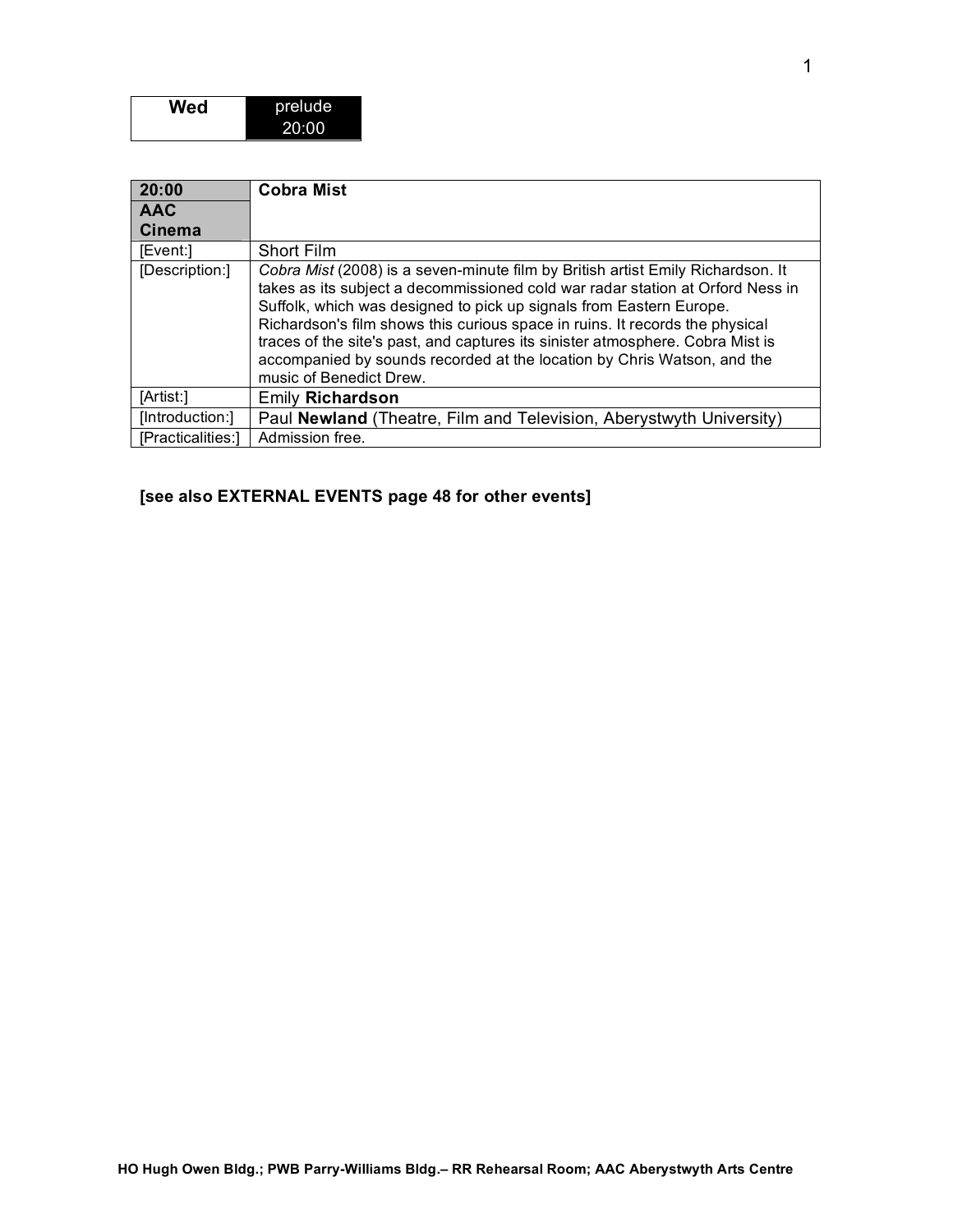#### **[INSTALLATIONS, EXHIBITIONS, SOUNDWORK] open throughout the conference – for times see daily schedules**

| Thu-Sun        | <b>Midnight at the Oasis</b>                      |  |
|----------------|---------------------------------------------------|--|
| <b>PWB RR1</b> |                                                   |  |
| [Event:]       | Sound Installation                                |  |
| [Description:] | The nocturnal music of the Kalahari desert. -p.72 |  |
| [Presenter:]   | Chris Watson (Wildlife Sound Recordist, UK)       |  |
|                |                                                   |  |

| Thu-Sun        | <b>Fragments of the Los Angeles River</b>                                                                                                                                                                                                     |  |  |
|----------------|-----------------------------------------------------------------------------------------------------------------------------------------------------------------------------------------------------------------------------------------------|--|--|
| <b>PWB RR3</b> |                                                                                                                                                                                                                                               |  |  |
| [Event:]       | Film Installation                                                                                                                                                                                                                             |  |  |
| [Description:] | These video fragments present varied and contradictory visions of the Los<br>Angeles River and are difficult for the viewer to assimilate into one coherent<br>portrayal, thereby raising questions about the nature of representation. -p.72 |  |  |
| [Presenter:]   | Richard O'Sullivan (Theatre, Film and Television, Aberystwyth)                                                                                                                                                                                |  |  |

| Thu+Fri        | one small white house far away                                             |  |  |
|----------------|----------------------------------------------------------------------------|--|--|
| Foundry        |                                                                            |  |  |
| [Event:]       | Installation                                                               |  |  |
| [Description:] | An instance of the long-term collaborative research and production project |  |  |
|                | 'some things happen all at once, some things happen more slowly'. -p.73    |  |  |
| [Presenters:]  | Mike Brookes and Rosa Casado (Spain and UK)                                |  |  |

| Thu-Sun        | Sub: Sail: Steam                                                             |  |
|----------------|------------------------------------------------------------------------------|--|
| <b>PWB</b>     | [PWB Foyer, G38 computer room and www.vortex.uwe.ac.uk]                      |  |
| [Event:]       | <b>Exhibition and Online Project</b>                                         |  |
| [Description:] | A site-responsive set of drawings, texts and very short films reflecting the |  |
|                | dramatic rescue of HMS Universal P57 in Cardigan Bay, February 1946. - p.73  |  |
| [Presenters:]  | Anna Farthing (Applied Theatre Research, Manchester) and Paul                |  |
|                | <b>Gough</b> (Creative Arts, West of England UWE)                            |  |

| Thu-Sun        | Borderland Postcards - responding to postcards from the physical                                                                                                                                                                     |  |  |
|----------------|--------------------------------------------------------------------------------------------------------------------------------------------------------------------------------------------------------------------------------------|--|--|
| Penbryn        | and cultural borders of Europe                                                                                                                                                                                                       |  |  |
| [Event:]       | <b>Exhibition</b>                                                                                                                                                                                                                    |  |  |
| [Description:] | An exhibition of responses to postcards sent out to conference delegates in<br>advance to explore how boundaries and methodologies are perceived and/or<br>performed in research that engages with urban and rural landscapes. -p.73 |  |  |
| [Presenters:]  | lain Biggs (Creative Arts, UWE) and Sarah Blowen (French, UWE)                                                                                                                                                                       |  |  |

| Thu-Sun        | <b>Exquisite Landscapes - Revealing the Act of Drawing in Chance</b>             |  |
|----------------|----------------------------------------------------------------------------------|--|
| enroute        | <b>Locations</b>                                                                 |  |
| [Event:]       | Exhibition                                                                       |  |
| [Description:] | A collaborative project between two drawers (one based in Aberystwyth, one in    |  |
|                | London) which explores the act of drawing specific points in the landscape.-p.74 |  |
| [Presenters:]  | Kasia Coleman (Aberystwyth) and Eleanor Cardwell (London)                        |  |

| <b>Thu-Sun</b>    | <b>Involution</b>                                                    |
|-------------------|----------------------------------------------------------------------|
| Penbryn           |                                                                      |
| [Event:]          | Soundwork                                                            |
| [Description:]    | A binaural soundscape composition to be heard over headphones whilst |
|                   | wandering through environments of your choice. -p.75                 |
| [Presenter:]      | Jon Aveyard (Music, Central Lancashire)                              |
| [Practicalities:] | mp3 players available from Info Desk                                 |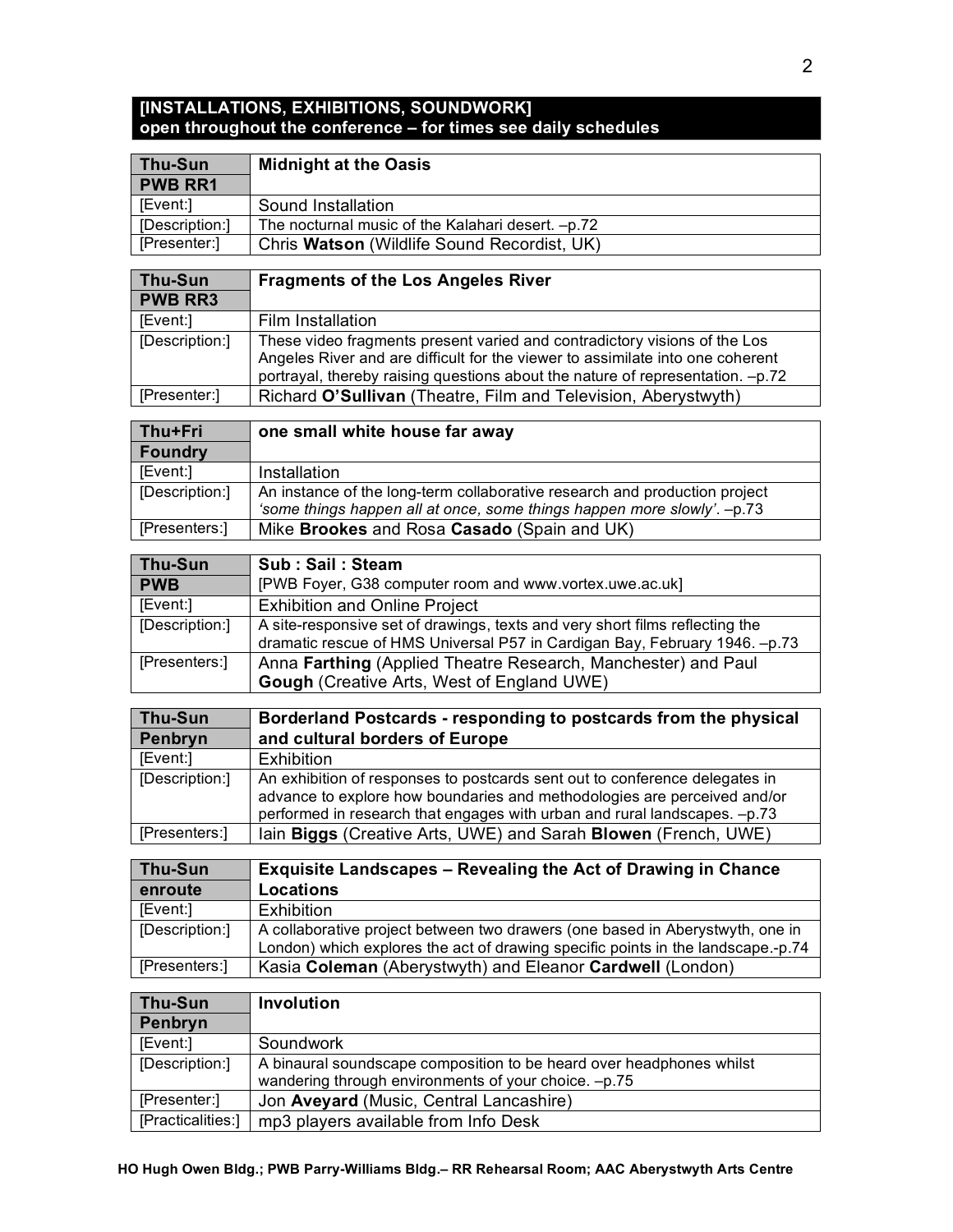#### **[FILMS AND VIDEOWORKS] shown throughout the conference – for times see daily schedules**

| <b>Thu-Sun</b> | For list of individual showing times please check info desk                                 |  |  |
|----------------|---------------------------------------------------------------------------------------------|--|--|
| <b>PWB</b>     | or schedule in room                                                                         |  |  |
| <b>Seminar</b> |                                                                                             |  |  |
| Room           |                                                                                             |  |  |
|                |                                                                                             |  |  |
|                | <b>Inappropriate Responses</b>                                                              |  |  |
| [Description:] | An exploration of the appropriateness of contemporary dance to a rural Welsh-               |  |  |
|                | speaking culture, driven by thoughts about place, culture and gender.-p.76                  |  |  |
| [Presenters:]  | Margaret Ames and Roger Owen (Theatre, Film and Television,                                 |  |  |
|                | Aberystwyth)                                                                                |  |  |
|                |                                                                                             |  |  |
|                | Sitting on a Birch; Year of a dog - Sitting in a tree                                       |  |  |
| [Description:] | Performing landscape with trees - examples of self-imaging, of transformations              |  |  |
|                | taking place in the landscape over time, of blurring the boundary between                   |  |  |
|                | organism and environment (8 min; 24 min) -p.76                                              |  |  |
| [Presenter:]   | Annette Arlander (Theatre Academy, Helsinki)                                                |  |  |
|                |                                                                                             |  |  |
|                | <b>Yatra</b> (Thames river)                                                                 |  |  |
| [Description:] | A soundscape and short film about the River Thames, made by site specific                   |  |  |
|                | sonic artist, Lee Berwick. (8mins 40secs) - p.76                                            |  |  |
| [Presenter:]   | Lee Berwick (London)                                                                        |  |  |
|                |                                                                                             |  |  |
| [Event:]       | Menyw a ddaeth o Gatraeth / A woman came from Catterick                                     |  |  |
| [Description:] | In my Grandmother's suitcase I keep the relics of a long forgotten strife; a                |  |  |
|                | response to the artist's book 'In Debatable Lands': a border ballad. (7 min)                |  |  |
|                | $-p.77$                                                                                     |  |  |
| [Presenter:]   | Rowan O'Neill (Wales)                                                                       |  |  |
|                |                                                                                             |  |  |
| [Event:]       | <b>Marine Dialogues</b>                                                                     |  |  |
| [Description:] | Whall composes digitally artificial scenarios within which she is attempting to             |  |  |
|                | communicate with various marine creatures on deeply personal, social, and                   |  |  |
|                | current political matters. The results are both humorous and melancholic                    |  |  |
|                | monologues on the impossibility of meaningful exchange between human and<br>animal. $-p.77$ |  |  |
| [Presenter:]   | Miranda Whall (Art, Aberystwyth)                                                            |  |  |
|                |                                                                                             |  |  |
| [Event:]       | <b>Touring Round Great Britain with a Rock</b>                                              |  |  |
| [Description:] | For Touring Round Great Britain with a Rock, He Yun Chang casually selected                 |  |  |
|                | a rock from a beach on the coast of Northumberland and carried it around the                |  |  |
|                | island of Great Britain in a counter clockwise direction, eventually returning it to        |  |  |
|                | the exact location from where it was taken. The route was a rough                           |  |  |
|                | circumnavigation of Great Britain over a distance of approximately 3700                     |  |  |
|                | kilometres (2300 miles) and took 113 days to complete, with the artist walking              |  |  |
|                | roughly 20-26 miles a day. This work was a journey in which He Yun Chang                    |  |  |
|                | was a figure moving through the landscape, carrying a small part of the                     |  |  |
|                | landscape with him, it was a heroic task but one that denied its own heroism.               |  |  |
|                | Touring Round Great Britain With A Rock was commissioned by amino and co-                   |  |  |
|                | produced by amino and Spacex. - p.78                                                        |  |  |
| [Presenter:]   | He Yun Chang (China)                                                                        |  |  |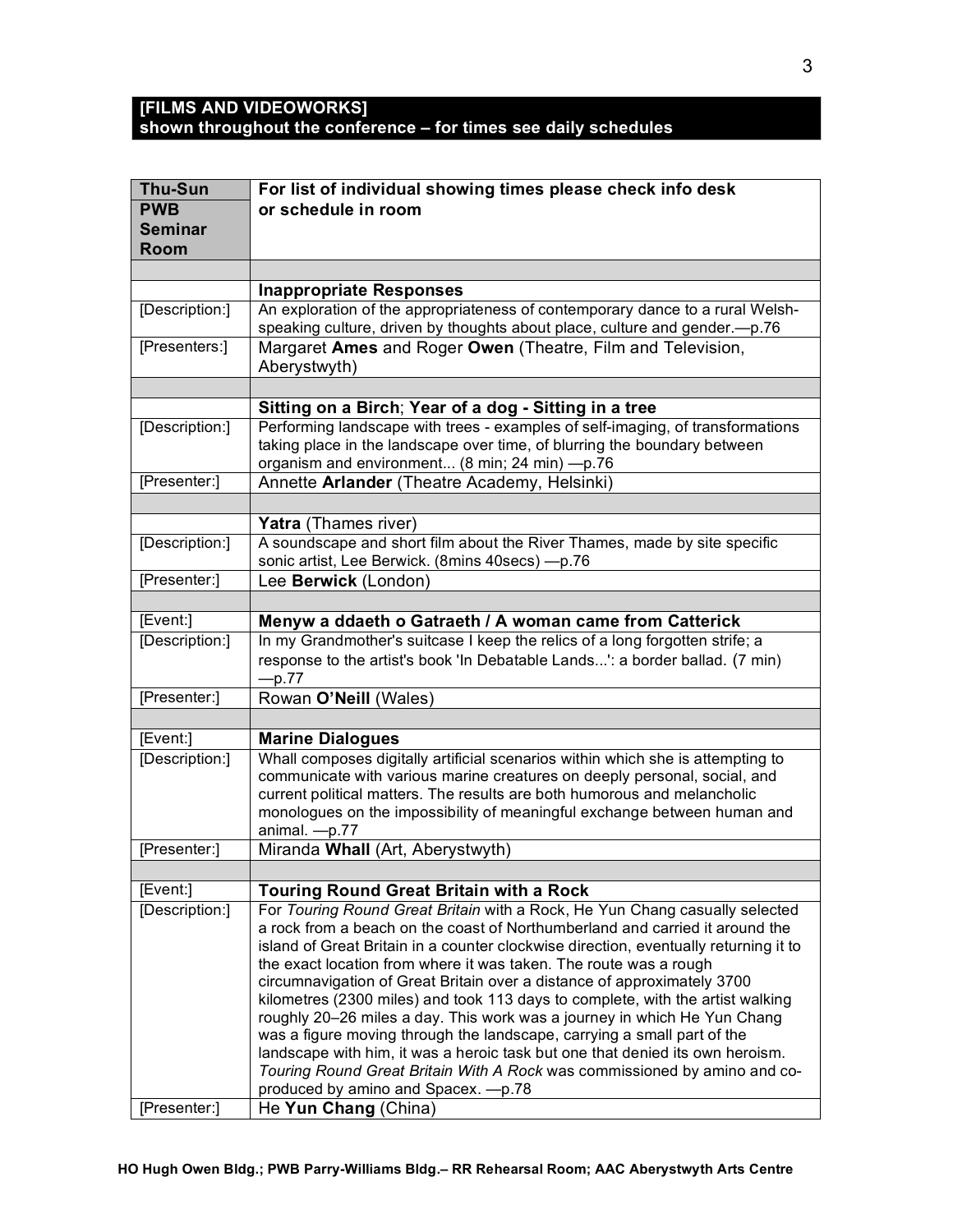| Thu | am | open all day                                      | plenary | panels 1 | eve                    |
|-----|----|---------------------------------------------------|---------|----------|------------------------|
|     |    | 7:00-14:00  12:00-20:00  15:00-17:30  17:30-18:30 |         |          | $\parallel$ from 19:30 |

. . . . . . . . .

 $\vdots$ 

| 7:00-14:00     | <b>Longshore Drift</b>                                                                                                                                                                                                                                                                                                                                         |  |  |
|----------------|----------------------------------------------------------------------------------------------------------------------------------------------------------------------------------------------------------------------------------------------------------------------------------------------------------------------------------------------------------------|--|--|
| itinerant      |                                                                                                                                                                                                                                                                                                                                                                |  |  |
| [Event:]       | Walk                                                                                                                                                                                                                                                                                                                                                           |  |  |
| [Presenters:]  | Stephen Hodge (Drama, Exeter; Wrights & Sites), Simon Persighetti<br>(Theatre, Falmouth/ Dartington; Wrights & Sites)                                                                                                                                                                                                                                          |  |  |
| [Description:] | Hodge and Persighetti (of Wrights & Sites) lead a shoreline 'drift' against the<br>prevailing current (from Ynyslas to Aberystwyth), collecting, carrying, recon-<br>figuring and temporarily reversing the flow of edgeland material as they go.                                                                                                              |  |  |
| [Practicals:]  | Departs Aberystwyth at 7am. If delegates would like to participate please<br>contact landscapes@aber.ac.uk for further details. --p.61                                                                                                                                                                                                                         |  |  |
|                |                                                                                                                                                                                                                                                                                                                                                                |  |  |
| 8:00-14:00     | <b>Llyfr Gwyn Rhydderch</b>                                                                                                                                                                                                                                                                                                                                    |  |  |
| itinerant      |                                                                                                                                                                                                                                                                                                                                                                |  |  |
| [Event:]       | <b>Run</b>                                                                                                                                                                                                                                                                                                                                                     |  |  |
| [Presenters:]  | Eddie Ladd (Theatre, Film and Television, Aberystwyth), Tim Bromage<br>(Cardiff)                                                                                                                                                                                                                                                                               |  |  |
| [Description:] | A run from Ystrad Fflur (Strata Florida) to the National Library in Aberystwyth,<br>following the progress of the Lyfr Gwyn Rhydderch / White Book of Rhydderch,<br>a manuscript which contains most of the myth of the Mabinogi. The run is an<br>attempt to understand the area in its linguistic, geographical, political and<br>historical context. --p.61 |  |  |

## **[Please also see Panel Session 1.3 [Thu 17:30-18:30] for presentations on these events.]**

| Thu | am         | open all day | plenary | panels | eve        |
|-----|------------|--------------|---------|--------|------------|
|     | 7:00–14:00 |              |         |        | from 19:30 |

| 12:00-20:00    | <b>Installations, Exhibitions and Filmworks</b>         |
|----------------|---------------------------------------------------------|
| Penbryn +      |                                                         |
| <b>PWB</b>     |                                                         |
| [Description:] | For listings see pages $14-15$ . Abstracts $- p.72$ ff. |
|                |                                                         |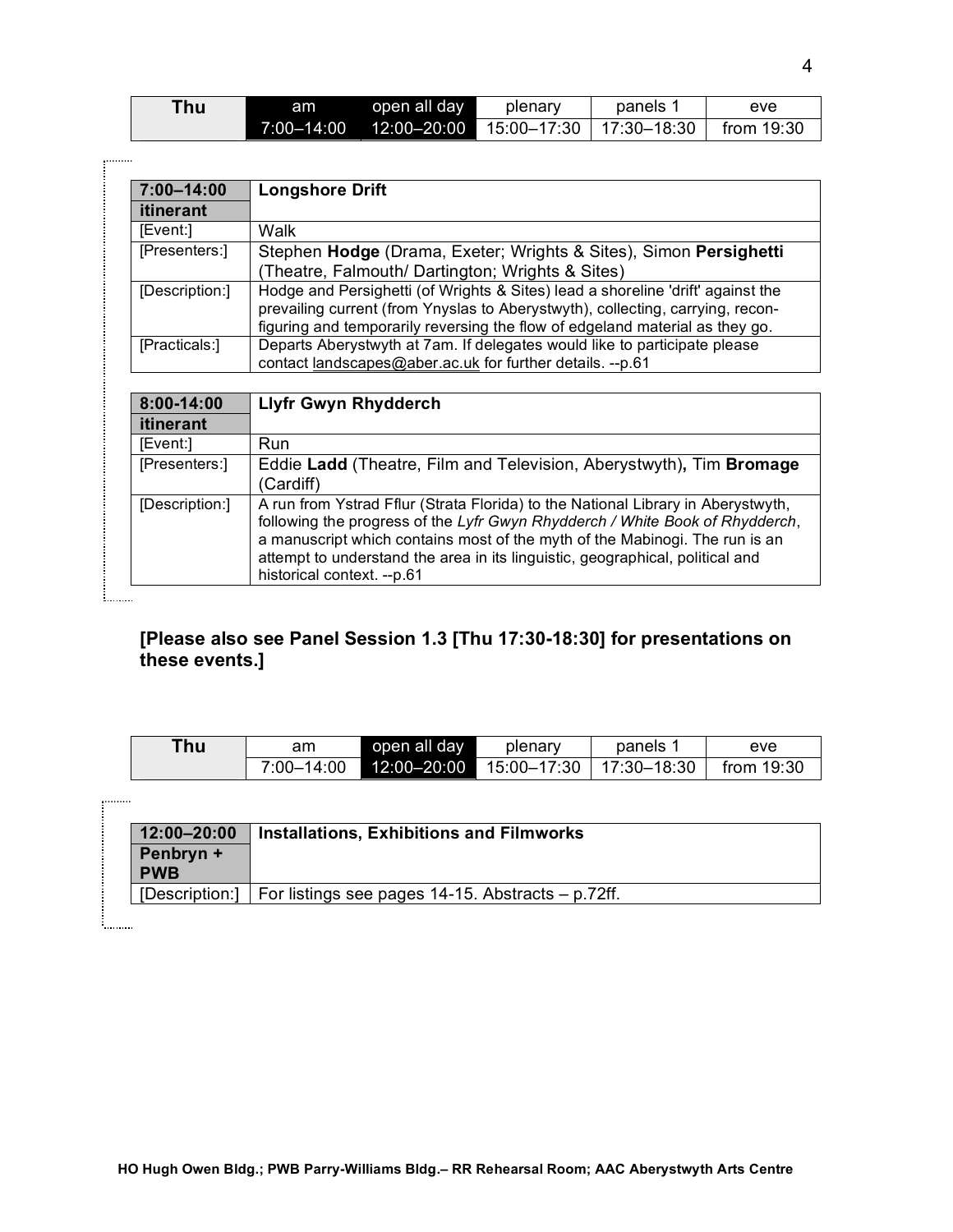| Thu | am         | open all day | plenary | panels                  | eve        |
|-----|------------|--------------|---------|-------------------------|------------|
|     | 7:00-14:00 | 14:00 cont.  |         | 15:00-17:30 17:30-18:30 | from 19:30 |

| 15:00-15:30   | <b>Arriving - Welcome</b>                                                                                                            |
|---------------|--------------------------------------------------------------------------------------------------------------------------------------|
| <b>HO A12</b> |                                                                                                                                      |
| [Event:]      | <b>Conference Opening</b>                                                                                                            |
| [Presenter:]  | Stephen Daniels (Geography, Nottingham University; AHRC Landscape<br>and Environment Programme Director)                             |
| [Presenters:] | Mike Pearson, Heike Roms (Theatre, Film and Television, Aberystwyth)<br>and Peter Merriman (Geography & Earth Sciences, Aberystwyth) |

.........

| 15:30-16:00     | <b>Opening Address</b>                                  |
|-----------------|---------------------------------------------------------|
| <b>HO A12</b>   |                                                         |
| [Event:]        | <b>Conference Opening</b>                               |
| [Presenter:]    | George Monbiot                                          |
| [Introduction:] | Adrian Kear (Theatre, Film and Television, Aberystwyth) |

| 16:00-16:30 | Coffee |
|-------------|--------|
| Penbryn     |        |

| 16:30-17:30    | On Exchange                                                                                                                                                                                                                                                                       |
|----------------|-----------------------------------------------------------------------------------------------------------------------------------------------------------------------------------------------------------------------------------------------------------------------------------|
| <b>HO A12</b>  |                                                                                                                                                                                                                                                                                   |
| [Event:]       | Plenary 1                                                                                                                                                                                                                                                                         |
| [Chairs:]      | Peter Merriman (Geography & Earth Sciences, Aberystwyth) and Heike                                                                                                                                                                                                                |
|                | Roms (Theatre, Film and Television, Aberystwyth)                                                                                                                                                                                                                                  |
| [Presenters:]  | Dee Heddon (Theatre, Glasgow)                                                                                                                                                                                                                                                     |
|                | Zoe Laughlin (Engineering, King's, London)                                                                                                                                                                                                                                        |
|                | Alan Read (Theatre and Performance Studies, King's, London)                                                                                                                                                                                                                       |
|                | John Wylie (Geography, Exeter)                                                                                                                                                                                                                                                    |
| [Description:] | The panel will address the following questions: How are landscape and<br>environment understood in different disciplines? How to facilitate exchange?<br>How to promote effective working between disciplines? How to develop a<br>research field? How to explore new approaches? |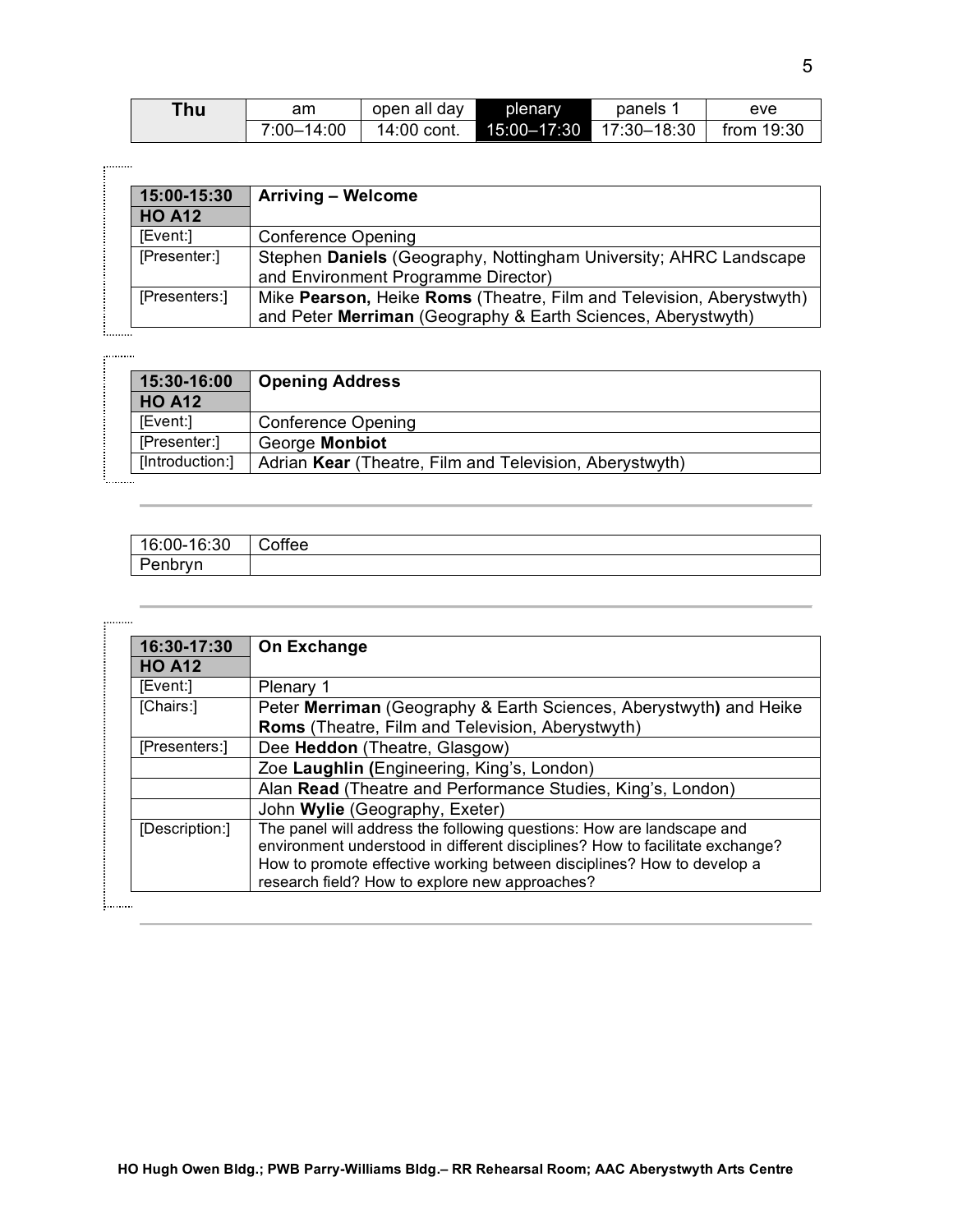|                         | <b>Thu</b>                                                                                                                                        | am                                                                                                                               | open all day                         | plenary                                                                                                                                                 | panels 1    | eve        |
|-------------------------|---------------------------------------------------------------------------------------------------------------------------------------------------|----------------------------------------------------------------------------------------------------------------------------------|--------------------------------------|---------------------------------------------------------------------------------------------------------------------------------------------------------|-------------|------------|
|                         |                                                                                                                                                   | 7:00-14:00                                                                                                                       | 14:00 cont.                          | 15:00-17:30                                                                                                                                             | 17:30-18:30 | from 19:30 |
|                         |                                                                                                                                                   |                                                                                                                                  |                                      |                                                                                                                                                         |             |            |
| $1.1$                   |                                                                                                                                                   | Body/Landscape                                                                                                                   |                                      |                                                                                                                                                         |             |            |
| <b>PWB</b>              |                                                                                                                                                   |                                                                                                                                  |                                      |                                                                                                                                                         |             |            |
|                         | <b>Studio 2</b>                                                                                                                                   |                                                                                                                                  |                                      |                                                                                                                                                         |             |            |
|                         | [Convenor:]                                                                                                                                       | Frank van de Ven (Body Weather Amsterdam)                                                                                        |                                      |                                                                                                                                                         |             |            |
|                         | A presentation by participants of the Body/Landscape - Workshop, led by Frank<br>[Description:]<br>van de Ven (Snowdonia, 11-17 June 2009). - p.1 |                                                                                                                                  |                                      |                                                                                                                                                         |             |            |
|                         |                                                                                                                                                   | Peter Snow (English, Communications & Performance Studies, Monash) Perform-                                                      |                                      |                                                                                                                                                         |             |            |
|                         |                                                                                                                                                   | ing in the interstices: bodies and landscapes bringing each other into being                                                     |                                      |                                                                                                                                                         |             |            |
| 1.2                     |                                                                                                                                                   |                                                                                                                                  |                                      | Site-Specific Dance and Live Art: Still Life:                                                                                                           |             |            |
| <b>HO A12</b>           |                                                                                                                                                   |                                                                                                                                  |                                      | <b>Composition and Decomposition in Site-Specific Dance and Live Art</b>                                                                                |             |            |
| [Chair:]                |                                                                                                                                                   |                                                                                                                                  |                                      | Carl Lavery (Theatre, Film and Television, Aberystwyth)                                                                                                 |             |            |
|                         | [Description:]                                                                                                                                    |                                                                                                                                  |                                      | This double presentation focuses on Still Life, an on-going interdisciplinary site-                                                                     |             |            |
|                         |                                                                                                                                                   |                                                                                                                                  |                                      | specific dance and live art project co-produced by Sap Dance and The Lou                                                                                |             |            |
|                         |                                                                                                                                                   |                                                                                                                                  |                                      | Wilson Company that has emerged directly from Lancaster University's AHRC-<br>funded project Re-enchantment & Reclamation: New Perceptions of Morecambe |             |            |
|                         |                                                                                                                                                   |                                                                                                                                  |                                      | Bay through Dance, Film and Sound. Still Life explores the ways in which                                                                                |             |            |
|                         |                                                                                                                                                   |                                                                                                                                  |                                      | perceptions of a place can be controlled through scientific and aesthetic schemes                                                                       |             |            |
|                         |                                                                                                                                                   |                                                                                                                                  |                                      | of description, but also the impact that those schemes of description have on our                                                                       |             |            |
|                         |                                                                                                                                                   |                                                                                                                                  |                                      | aesthetic and ethical engagement with environment. - p.2                                                                                                |             |            |
| 1                       |                                                                                                                                                   | Nigel Stewart (Sap Dance & Lancaster Institute for the Contemporary Arts,                                                        |                                      |                                                                                                                                                         |             |            |
|                         | Lancaster)                                                                                                                                        |                                                                                                                                  |                                      |                                                                                                                                                         |             |            |
| $\mathbf 2$             |                                                                                                                                                   | Lou Wilson (The Lou Wilson Company, London)                                                                                      |                                      |                                                                                                                                                         |             |            |
| 1.3                     |                                                                                                                                                   | <b>Arrivals</b>                                                                                                                  |                                      |                                                                                                                                                         |             |            |
| <b>HO A14</b>           |                                                                                                                                                   |                                                                                                                                  |                                      |                                                                                                                                                         |             |            |
| [Chair:]                |                                                                                                                                                   | David Williams (Theatre, Falmouth/ Dartington)                                                                                   |                                      |                                                                                                                                                         |             |            |
|                         | [Description:]                                                                                                                                    | An opportunity to reflect on the itinerant performances presented earlier in the day                                             |                                      |                                                                                                                                                         |             |            |
|                         |                                                                                                                                                   | (see Thu 7:00-14:00 for further details) -p.3 and 61                                                                             |                                      |                                                                                                                                                         |             |            |
| $\mathbf{1}$            |                                                                                                                                                   | Stephen Hodge (Drama, Exeter; Wrights & Sites), Simon Persighetti (Theatre,                                                      |                                      |                                                                                                                                                         |             |            |
|                         |                                                                                                                                                   | Falmouth/ Dartington; Wrights & Sites) Longshore Drift                                                                           |                                      |                                                                                                                                                         |             |            |
| $\overline{\mathbf{2}}$ |                                                                                                                                                   | Eddie Ladd (Theatre, Film and Television, Aberystwyth), Tim Bromage (Cardiff)<br>Llyfr Gwyn Rhydderch                            |                                      |                                                                                                                                                         |             |            |
|                         |                                                                                                                                                   |                                                                                                                                  |                                      |                                                                                                                                                         |             |            |
| 1.4                     |                                                                                                                                                   |                                                                                                                                  | Landscape, Art, Communities in Wales |                                                                                                                                                         |             |            |
|                         | <b>HO C164</b>                                                                                                                                    |                                                                                                                                  |                                      |                                                                                                                                                         |             |            |
| [Chair:]                |                                                                                                                                                   |                                                                                                                                  |                                      | Heike Roms (Theatre, Film and Television Studies, Aberystwyth)                                                                                          |             |            |
|                         | [Description:]                                                                                                                                    |                                                                                                                                  |                                      | The panel introduces two projects located in Mid-Wales and engaging with                                                                                |             |            |
| $\mathbf 1$             |                                                                                                                                                   | Alice Briggs (Project Manager, Blaengar) Creating art in the landscape and                                                       |                                      | landscape, heritage, communities and art practice. -p.3                                                                                                 |             |            |
|                         |                                                                                                                                                   | built environment                                                                                                                |                                      |                                                                                                                                                         |             |            |
| $\mathbf{2}$            |                                                                                                                                                   |                                                                                                                                  |                                      |                                                                                                                                                         |             |            |
|                         |                                                                                                                                                   | Shelagh Hourahane (Director, Creu-ad Heritage Interpretation) Telling a<br>landscape: ownership and audience                     |                                      |                                                                                                                                                         |             |            |
|                         |                                                                                                                                                   |                                                                                                                                  |                                      |                                                                                                                                                         |             |            |
| 1.5                     |                                                                                                                                                   | Gwesyn                                                                                                                           |                                      |                                                                                                                                                         |             |            |
| <b>PWB</b><br>Studio 1  |                                                                                                                                                   |                                                                                                                                  |                                      |                                                                                                                                                         |             |            |
|                         |                                                                                                                                                   |                                                                                                                                  |                                      | An illustrated presentation and soundscape documenting the six mile journey                                                                             |             |            |
|                         | [Description:]                                                                                                                                    |                                                                                                                                  |                                      | following the Afon Gwesyn from its source on the peat bog slopes of Drygarn                                                                             |             |            |
|                         |                                                                                                                                                   |                                                                                                                                  |                                      |                                                                                                                                                         |             |            |
|                         |                                                                                                                                                   | Fawr (621m) in the heart of the Cambrian Mountains to its confluence with the<br>river Irfon in the village of Abergwesyn. - p.4 |                                      |                                                                                                                                                         |             |            |
|                         |                                                                                                                                                   | Liz Fleming-Williams and Simon Fraser (Wales)                                                                                    |                                      |                                                                                                                                                         |             |            |
|                         |                                                                                                                                                   | HO Hugh Owen Bldg.; PWB Parry-Williams Bldg.– RR Rehearsal Room; AAC Aberystwyth Arts Centre                                     |                                      |                                                                                                                                                         |             |            |

Í

ļ.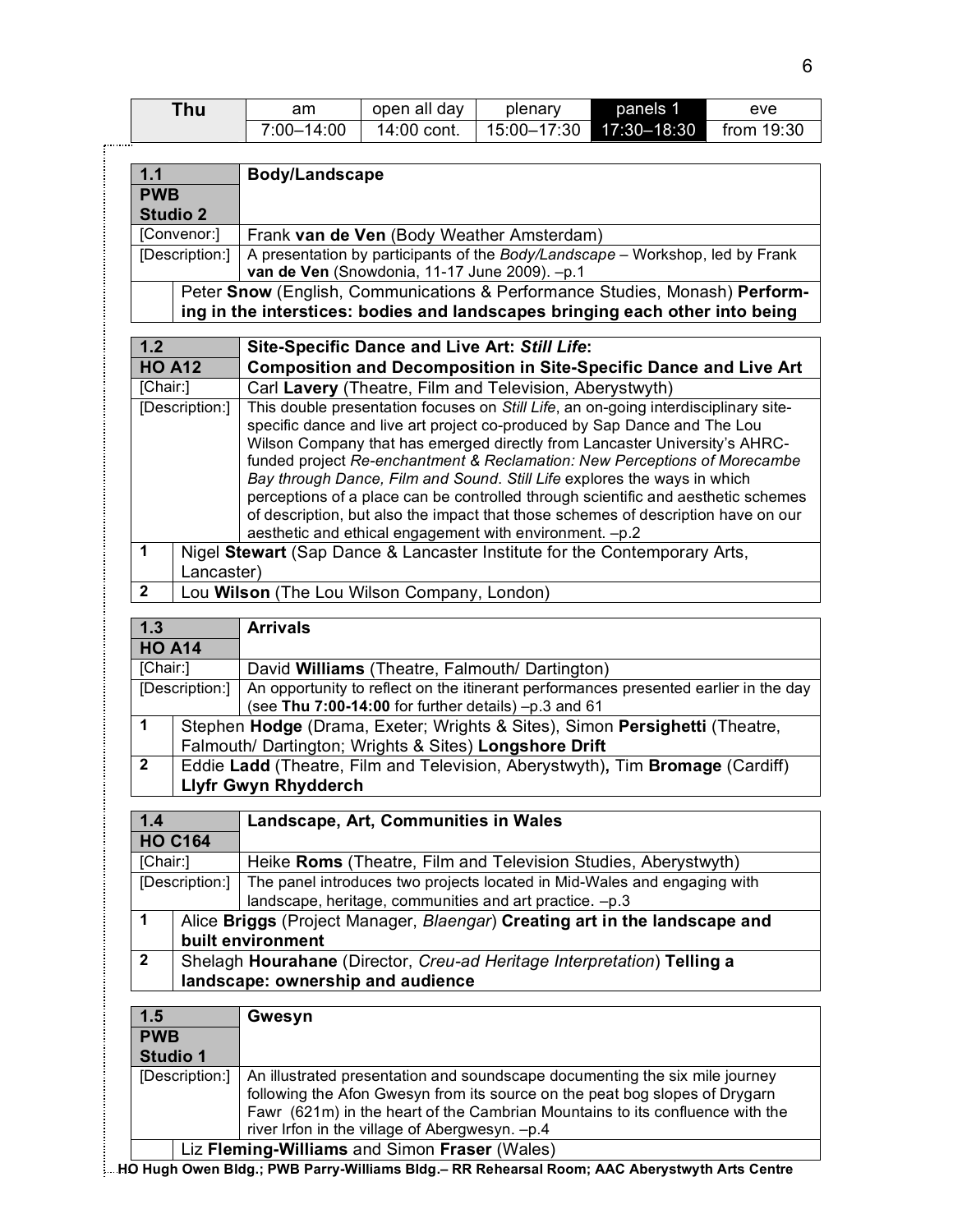| <b>Thu</b>                  | am                                                                          | open all day                                                     | plenary                                                                                                                                                   | panels 1    | eve        |
|-----------------------------|-----------------------------------------------------------------------------|------------------------------------------------------------------|-----------------------------------------------------------------------------------------------------------------------------------------------------------|-------------|------------|
|                             | $7:00 - 14:00$                                                              | 14:00 cont.                                                      | 15:00-17:30                                                                                                                                               | 17:30-18:30 | from 19:30 |
|                             |                                                                             |                                                                  |                                                                                                                                                           |             |            |
| 18:30-19:30                 | <b>Dinner</b>                                                               |                                                                  |                                                                                                                                                           |             |            |
| Penbryn                     |                                                                             | [Bookshop and Installations/ Exhibitions open]                   |                                                                                                                                                           |             |            |
| 19:30-20:00                 |                                                                             | <b>Drinks Reception</b>                                          |                                                                                                                                                           |             |            |
| <b>PWB Foyer</b>            |                                                                             | Hosted by the Department of Theatre, Film and Television Studies |                                                                                                                                                           |             |            |
|                             |                                                                             |                                                                  |                                                                                                                                                           |             |            |
| 20:00-21:00                 | Acoustic Landscapes - An investigation into perspectives of time            |                                                                  |                                                                                                                                                           |             |            |
|                             | and place                                                                   |                                                                  |                                                                                                                                                           |             |            |
| <b>PWB</b>                  |                                                                             |                                                                  |                                                                                                                                                           |             |            |
| Studio 1                    |                                                                             |                                                                  |                                                                                                                                                           |             |            |
| [Event:]                    | <b>Artist's Talk</b>                                                        |                                                                  |                                                                                                                                                           |             |            |
| [Presenter:]                |                                                                             |                                                                  | Chris Watson (Wildlife Sound Recordist, UK)                                                                                                               |             |            |
| [Introduction:]             |                                                                             |                                                                  | Mike Pearson (Theatre, Film and Television, Aberystwyth)                                                                                                  |             |            |
| 21:00-22:00                 |                                                                             | <b>Carrlands: Hibaldstow (live remix)</b>                        |                                                                                                                                                           |             |            |
| <b>PWB</b>                  |                                                                             |                                                                  |                                                                                                                                                           |             |            |
| Studio 1                    |                                                                             |                                                                  |                                                                                                                                                           |             |            |
| [Event:]                    | Performance                                                                 |                                                                  |                                                                                                                                                           |             |            |
| [Description:]              | A live reinterpretation of one section of Carrlands, an audio work for the  |                                                                  |                                                                                                                                                           |             |            |
|                             | Ancholme valley in north Lincolnshire, funded by the AHRC Landscape and     |                                                                  |                                                                                                                                                           |             |            |
|                             | Environment programme.-p.62                                                 |                                                                  |                                                                                                                                                           |             |            |
| [Presenter:]                | Mike Pearson (Aberystwyth), John Hardy and Hugh Fowler (Cardiff)            |                                                                  |                                                                                                                                                           |             |            |
| 21:00-22:00                 | <b>Phantom Ride</b>                                                         |                                                                  |                                                                                                                                                           |             |            |
| <b>PWB</b>                  |                                                                             |                                                                  |                                                                                                                                                           |             |            |
| <b>Studio 2</b>             |                                                                             |                                                                  |                                                                                                                                                           |             |            |
| [Event:]                    | Performance                                                                 |                                                                  |                                                                                                                                                           |             |            |
| [Description:]              |                                                                             |                                                                  | In the early 20th Century William Haggar, a travelling entertainer from Essex,                                                                            |             |            |
|                             |                                                                             |                                                                  | settled in Wales and unwittingly helped to transform live entertainment into the                                                                          |             |            |
|                             |                                                                             |                                                                  | 'cultural industries'. Good Cop Bad Cop draw on Haggar's long lost films to<br>evoke an era of artistic and commercial experimentation. A time when films |             |            |
|                             | could be advertised by length in feet, a Burry Port shipwreck could pass as |                                                                  |                                                                                                                                                           |             |            |
|                             |                                                                             |                                                                  |                                                                                                                                                           |             |            |
|                             |                                                                             |                                                                  | newsreel of the Titanic and assaulting the police could pass as a comic act.                                                                              |             |            |
|                             |                                                                             |                                                                  | Things could have turned out very differently - p.62                                                                                                      |             |            |
| [Presenter:]                |                                                                             | Good Cop Bad Cop (Cardiff)                                       |                                                                                                                                                           |             |            |
|                             |                                                                             |                                                                  |                                                                                                                                                           |             |            |
| 21:00-22:00                 |                                                                             | Video Tape (October Half-Term 1985)                              |                                                                                                                                                           |             |            |
| <b>AAC</b><br><b>Studio</b> |                                                                             |                                                                  |                                                                                                                                                           |             |            |
| [Event:]                    | Performance                                                                 |                                                                  |                                                                                                                                                           |             |            |
| [Description:]              |                                                                             |                                                                  | "The most vivid memory of my childhood comes in the form of a video shot by                                                                               |             |            |
|                             |                                                                             |                                                                  | my father in the half term of 1985. In this performance I present the original                                                                            |             |            |
|                             |                                                                             |                                                                  | footage alongside a second film featuring my five year old daughter shot in the                                                                           |             |            |
| [Presenter:]                | Tom Payne (Aberystwyth)                                                     |                                                                  | same landscape twenty-three years later." -p.63                                                                                                           |             |            |

| 22:15-23:30       | <b>Showroom Short Cuts</b>                                                                       |  |
|-------------------|--------------------------------------------------------------------------------------------------|--|
| <b>AAC Studio</b> |                                                                                                  |  |
| [Description:]    | During the day, members of <b>Showroom</b> will develop an index of the conference               |  |
|                   | that will provide a stimulus for daily wrap-ups in an informal setting -p.81                     |  |
| [Presenters:]     | Richard Allen, Kasia Coleman, Gareth Llŷr Evans, Daniel Ladnar,                                  |  |
|                   | Esther Pilkington, Louise Ritchie (Theatre, Film and TV, Aberystwyth)                            |  |
|                   | IA Hank Anna Bidd a Bilith Banka Williams Bidd - BB Bakasnad Basnac AAA Akanackandi. Anta Aantar |  |

**HO Hugh Owen Bldg.; PWB Parry-Williams Bldg.– RR Rehearsal Room; AAC Aberystwyth Arts Centre**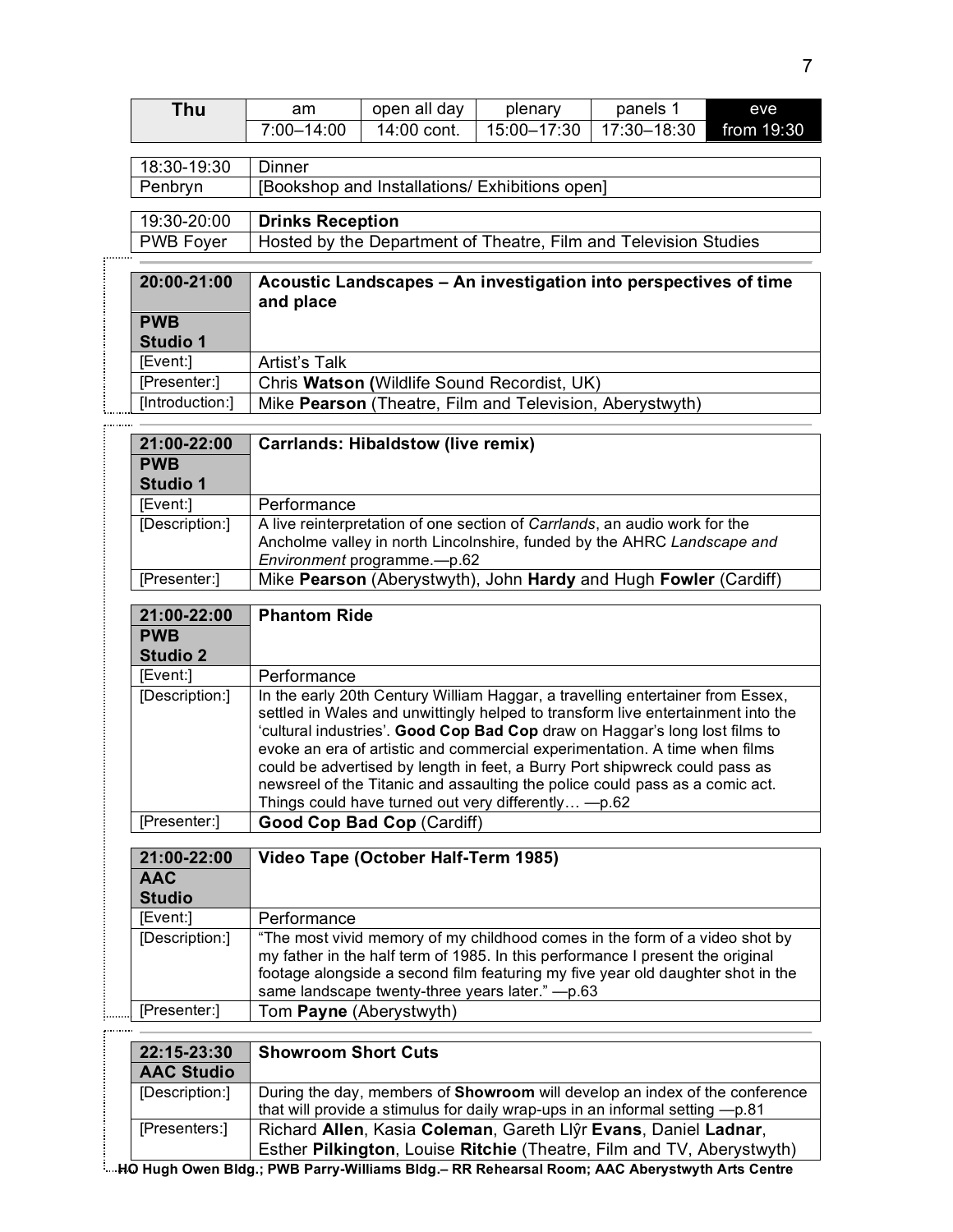| Fri | early am   | open all day | panels 2   | plenary                                         | lunch event |
|-----|------------|--------------|------------|-------------------------------------------------|-------------|
|     | 7:00–9:00⊺ | $9:00$ cont. | 9:00-11:00 | $\parallel$ 11:30–12:30 $\parallel$ 12:30–14:00 |             |

|                  | $\cdots$<br>from<br>. J V<br>. |  |
|------------------|--------------------------------|--|
|                  | D<br>$\sim$<br>                |  |
| -----------<br>٠ |                                |  |

| $7:00 - 9:00$     | Approaches to Creating Performances in the Landscape                            |
|-------------------|---------------------------------------------------------------------------------|
| at site           | In three parts: work session - discussion - presentation                        |
| [Event:]          | Work session                                                                    |
| [Description:]    | These work sessions are designed to allow practitioners to share methodologies  |
|                   | for creating work in response to a landscape, moving from embodied practice, to |
|                   | analysis and discussion, and then to public presentation. --p.64                |
| [Convenor:]       | Marilyn Arsem (School of the Museum of Fine Arts, Boston)                       |
| [Practicalities:] | Delegates are asked to pre-register by emailing landscape@aber.ac.uk            |
|                   | or by signing up at registration. Continues on Saturday and Sunday.             |
| [Meeting:]        | 7:00 Penbryn Reception (Ground floor)                                           |
|                   |                                                                                 |
| $7:00 - 9:00$     | Enter, Inhabit, Leave                                                           |
| <b>AAC Piazza</b> |                                                                                 |
| [Event:]          | site work                                                                       |
| [Description:]    | Through scored durational improvisation, photographic images and writings       |
|                   | Enter, inhabit, leave explores presence in a site of flow and transition. -p.65 |
| $\sim$            |                                                                                 |

| [Presenters:] | Natalie Garrett Brown, Christian Kipp, Niki Pollard & Amy Voris                                                                                              |
|---------------|--------------------------------------------------------------------------------------------------------------------------------------------------------------|
|               | (Dance, Coventry)                                                                                                                                            |
|               | [Practicalities:]   Continues throughout the conference – see also Sat and Sun am<br>Please also visit the work space in the Foundry Studio – Interface Room |

| $8:00 - 9:00$  | <b>Artists' Breakfast</b>                                             |
|----------------|-----------------------------------------------------------------------|
| <b>TaMe Da</b> | [Penbryn]                                                             |
| [Description:] | An opportunity to discuss the performance work from the previous day. |
| [Chair:]       | Mike <b>Pearson</b> (Theatre, Film and Television, Aberystwyth)       |
| [Presenters:]  | With Mike Brookes, Rosa Casado, Tom Payne, Chris Watson               |

| <br>$9:00 - 19:30$ | <b>Installations, Exhibitions and Filmworks</b> |
|--------------------|-------------------------------------------------|
|                    | [Description:]   For listings see page 14–15.   |

| $9:00 - 19:30$ | <b>RECALL: The longMarch of Displacement</b>                                                                                                                                                                                                                                                                                        |
|----------------|-------------------------------------------------------------------------------------------------------------------------------------------------------------------------------------------------------------------------------------------------------------------------------------------------------------------------------------|
| <b>PWB RR2</b> |                                                                                                                                                                                                                                                                                                                                     |
| [Event:]       | Film / Installation                                                                                                                                                                                                                                                                                                                 |
| [Description:] | An engagement with the history of British imperialism and its intertwining with<br>religious faith informed by two events in 1897: the pageantry of Queen Victoria's<br>Diamond Jubilee celebrations at St. Paul's Cathedral and the infamous British<br>punitive expedition and capture of the pre-colonial Kingdom of Benin -p.79 |
| [Presenters:]  | Leo Asemota (London)                                                                                                                                                                                                                                                                                                                |

| $9:30 - 18:00$ | <b>Responding to Thomas Rowlandson</b>                                                                                                                                                                                                                                                                     |
|----------------|------------------------------------------------------------------------------------------------------------------------------------------------------------------------------------------------------------------------------------------------------------------------------------------------------------|
| <b>NLW</b>     | [National Library of Wales]                                                                                                                                                                                                                                                                                |
| [Event:]       | Installation                                                                                                                                                                                                                                                                                               |
| [Description:] | Responding to the National Library of Wales' collection of drawings by Thomas<br>Rowlandson made on his Tour of Wales in 1797, the project aims to reclaim a<br>sense of the visual within the study of landscape and asks if the tracing of<br>another's path and mark making is a form of erasure? -p.75 |
| [Presenter:]   | Lee Hassall (Hereford College of Arts)                                                                                                                                                                                                                                                                     |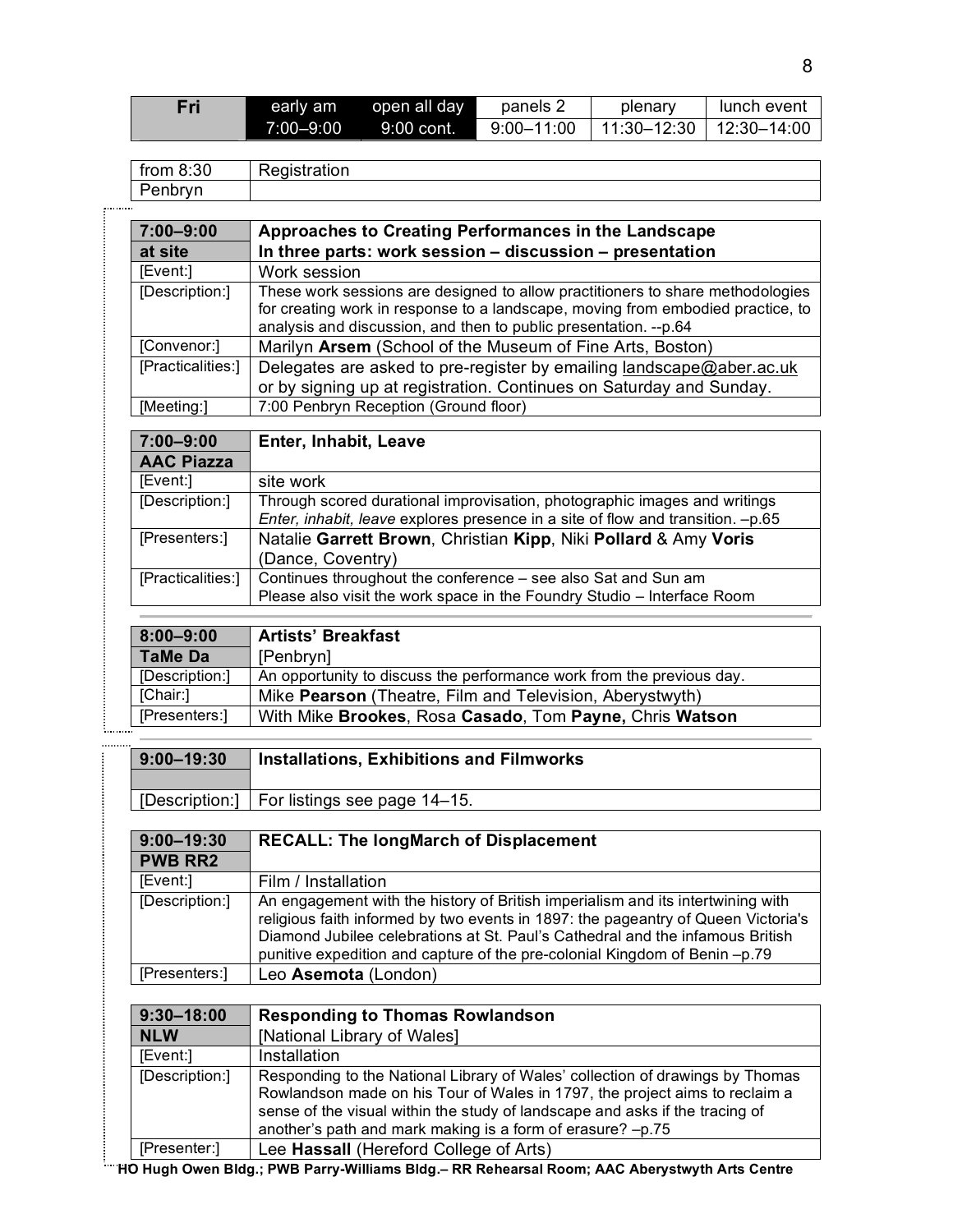| Fri | early am  | open all day | panels 2       | plenary                   | lunch event |
|-----|-----------|--------------|----------------|---------------------------|-------------|
|     | 7:00–9:00 | 9:00 cont.   | $9:00 - 11:00$ | 11:30–12:30 ∣ 12:30–14:00 |             |

| 2.1<br><b>Landscaped Occupations and Preoccupations</b> |                                                                                                                   |                                                                                                                                                                                                                                                                             |  |
|---------------------------------------------------------|-------------------------------------------------------------------------------------------------------------------|-----------------------------------------------------------------------------------------------------------------------------------------------------------------------------------------------------------------------------------------------------------------------------|--|
| <b>HO A12</b>                                           |                                                                                                                   |                                                                                                                                                                                                                                                                             |  |
| [Chair:]                                                |                                                                                                                   | Alan Read (Theatre and Performance Studies, King's, London)                                                                                                                                                                                                                 |  |
| [Description:]                                          |                                                                                                                   | The panel brings together reflections on the 'phenomenalities' of landscape in its<br>relation to questions of identity, culture, experience and the body, and on art<br>practices that intervene into the occupation and experience of landscape and<br>environment. - p.5 |  |
|                                                         |                                                                                                                   | Mitch Rose (Geography, Hull) Fundamental Geography                                                                                                                                                                                                                          |  |
| $\mathbf{2}$                                            |                                                                                                                   | JD Dewsbury (Geographical Sciences, Bristol) Landscaped Preoccupations                                                                                                                                                                                                      |  |
| 3                                                       |                                                                                                                   | David Crouch (Cultural Geography, Derby) Flirting with space: thinking<br>landscape relationally                                                                                                                                                                            |  |
| 4                                                       | Matthew Cornford (Fine Art, Brighton) Past, Present and Future: Recent<br><b>Projects by Cornford &amp; Cross</b> |                                                                                                                                                                                                                                                                             |  |

| 2.2            |                                                                              | <b>Gardens</b>                                                                                                                                                                                                                                             |  |
|----------------|------------------------------------------------------------------------------|------------------------------------------------------------------------------------------------------------------------------------------------------------------------------------------------------------------------------------------------------------|--|
| <b>HO A14</b>  |                                                                              |                                                                                                                                                                                                                                                            |  |
| [Chair:]       |                                                                              | Andrew Filmer (Theatre, Film and Television, Aberystwyth)                                                                                                                                                                                                  |  |
| [Description:] |                                                                              | The panel addresses our engagement with the landscape of the garden as a<br>space to live in, work on, visit, imagine and enact. Papers discuss written,<br>photographic and performative engagements with domestic, public and artificial<br>gardens.-p.7 |  |
|                | Mark Bhatti, Paul Stenner (Applied Social Science, Brighton); Andrew Church, |                                                                                                                                                                                                                                                            |  |
|                | Amanda Claremont (Geography, Brighton) Experiencing and expressing the       |                                                                                                                                                                                                                                                            |  |
|                | garden landscape: lay narratives of domestic gardens                         |                                                                                                                                                                                                                                                            |  |
| $\overline{2}$ |                                                                              | Mark Bhatti (Applied Social Science, Brighton) re/Imagining the Garden                                                                                                                                                                                     |  |
| 3              |                                                                              | Phil Smith (Theatre, Plymouth) Gardens Always Mean Something Else                                                                                                                                                                                          |  |
| 4              |                                                                              | Minty Donald (Theatre, Glasgow) The Garden Project (working title)                                                                                                                                                                                         |  |

|                                                                         | <b>Sacred, Spiritual and Therapeutic Landscapes</b>                                                                       |  |  |
|-------------------------------------------------------------------------|---------------------------------------------------------------------------------------------------------------------------|--|--|
| <b>HO C164</b>                                                          |                                                                                                                           |  |  |
| [Chair:]<br>Heidi V. Scott (Geography & Earth Sciences, Aberystwyth)    |                                                                                                                           |  |  |
| [Description:]                                                          | The panel addresses the role of landscape in religious, spiritual and therapeutic                                         |  |  |
|                                                                         | practices, with reference to neo-Paganism, pilgrimage, Aboriginal dreaming and<br>the healing properties of walking. -p.9 |  |  |
|                                                                         | Kathryn Rountree (Social Anthropology, Massey) Family Reunions- Neo-Pagan                                                 |  |  |
| <b>Engagements with Living Landscapes</b>                               |                                                                                                                           |  |  |
|                                                                         | Sarah Goldingay (Drama, Exeter) The performance of pilgrimage: Playing the                                                |  |  |
|                                                                         | role of the better-self in a processional, utopian landscape                                                              |  |  |
|                                                                         | Geoffrey Samuel (BAHAR - Body, Health and Religion; Religious and Theological                                             |  |  |
| Studies, Cardiff) Walking Through the Sacred Landscape: The Aboriginal  |                                                                                                                           |  |  |
| <b>Dreaming as Generative Model</b>                                     |                                                                                                                           |  |  |
| Karolina Ronander Taylor (Geographical Health Research, Geography,      |                                                                                                                           |  |  |
| Southampton) Moving encounters: The Therapeutic Potential of Walking in |                                                                                                                           |  |  |
| <b>Nature</b>                                                           |                                                                                                                           |  |  |
|                                                                         |                                                                                                                           |  |  |

# **[PANELS CONTINUE NEXT PAGE]**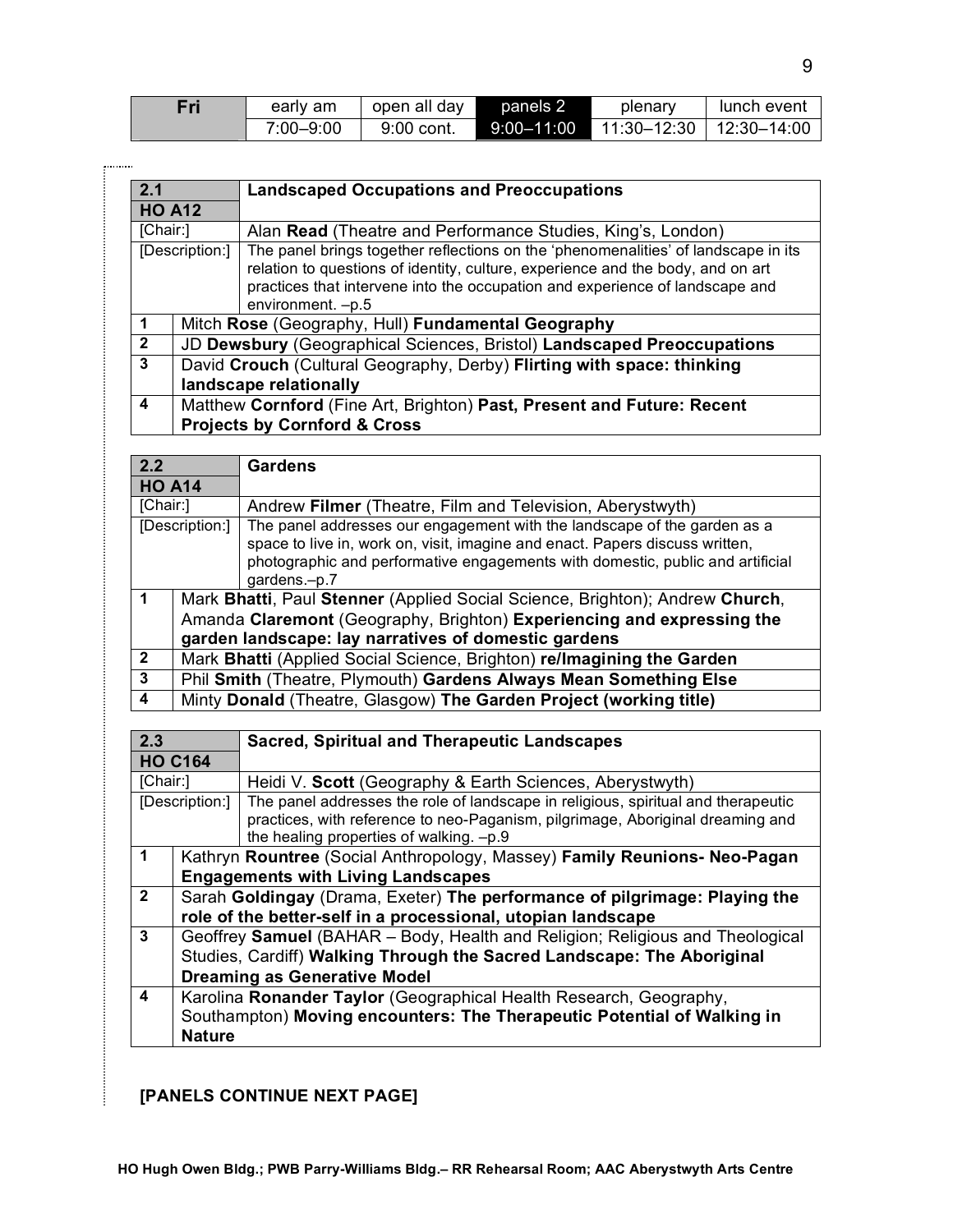| Fri | early am  | open all day | panels 2   | <b>plenary</b>          | lunch event |
|-----|-----------|--------------|------------|-------------------------|-------------|
|     | 7:00–9:00 | $9:00$ cont. | 9:00–11:00 | 11:30–12:30 12:30–14:00 |             |

## **[CONT. PANEL SESSION 2 9:00–11:00]**

| 2.4                  |                                                                                 | <b>Transient Place-making</b>                                                                                                                                    |  |
|----------------------|---------------------------------------------------------------------------------|------------------------------------------------------------------------------------------------------------------------------------------------------------------|--|
|                      | <b>HO C165</b>                                                                  |                                                                                                                                                                  |  |
| [Chair:]             |                                                                                 | lain Biggs (Art, UWE)                                                                                                                                            |  |
|                      | [Description:]                                                                  | The panel addresses transient strategies for place-making through art projects<br>that engage with rural and suburban communities and contested histories. -p.12 |  |
| $\blacktriangleleft$ | Sue Palmer (Theatre, Falmouth/ Dartington) Transience                           |                                                                                                                                                                  |  |
| $\overline{2}$       |                                                                                 | Sally Mackey (Applied Theatre, Central School of Speech and Drama); Sarah                                                                                        |  |
|                      | Cole (Fine Art, University of the Arts, London) Cuckoos in the Nest: artists as |                                                                                                                                                                  |  |
|                      | transient place-makers                                                          |                                                                                                                                                                  |  |
| 3                    | Jane Lloyd Francis (Equilibre Horse Theatre, Machynlleth) Equilibre 1993 -2009  |                                                                                                                                                                  |  |
|                      | <b>Ceffylau Carreg</b>                                                          |                                                                                                                                                                  |  |
| 4                    |                                                                                 | Jose Ferreira (Sculpture, School of the Art Institute Chicago) Sweeping Maputo                                                                                   |  |

| 2.5            |                                                                             | <b>Sonic Landscapes</b>                                                                                                                                                              |  |  |
|----------------|-----------------------------------------------------------------------------|--------------------------------------------------------------------------------------------------------------------------------------------------------------------------------------|--|--|
| <b>PWB</b>     |                                                                             |                                                                                                                                                                                      |  |  |
|                | <b>Studio 1</b>                                                             |                                                                                                                                                                                      |  |  |
| [Chair:]       |                                                                             | Paul Newland (Theatre, Film and Television, Aberystwyth)                                                                                                                             |  |  |
| [Description:] |                                                                             | The panel addresses the aesthetic, philosophical, ethical and ecological<br>implications of capturing and evoking landscape through the medium of sound<br>and its recording. -p. 14 |  |  |
| 1              |                                                                             | Cathy Lane and Angus Carlyle (CRISAP - Creative Research into Sound Arts                                                                                                             |  |  |
|                | Practice, University of the Arts, London) Listening to Landscapes           |                                                                                                                                                                                      |  |  |
| $\mathbf{2}$   | Wallace Heim (Public Space Ltd) Hearing the mean heat: how the measure of   |                                                                                                                                                                                      |  |  |
|                |                                                                             | change on land leads to the valence of phronesis                                                                                                                                     |  |  |
| 3              | David Reid (Photography, Nottingham Trent) (with Rhodri Davies and Angharad |                                                                                                                                                                                      |  |  |
|                | Davies, artists - Newcastle and London) half-light                          |                                                                                                                                                                                      |  |  |

| 11:00-11:30 | Coffee |
|-------------|--------|
| Penbryn     |        |

| Fri | early am  | open all day | panels 2       | plenary                     | lunch event |
|-----|-----------|--------------|----------------|-----------------------------|-------------|
|     | 7:00-9:00 | 9:00 cont.   | $9:00 - 11:00$ | $11:30 - 12:30$ 12:30-14:00 |             |
|     |           |              |                |                             |             |

| 11:30-12:30    | <b>On Dissemination</b>                                                                                                                                                                                     |
|----------------|-------------------------------------------------------------------------------------------------------------------------------------------------------------------------------------------------------------|
| <b>HO A12</b>  |                                                                                                                                                                                                             |
| [Event:]       | Plenary 2                                                                                                                                                                                                   |
| [Chairs:]      | Heidi V. Scott (Geography & Earth Sciences, Aberystwyth) and Mike                                                                                                                                           |
|                | Pearson (Theatre, Film and Television, Aberystwyth)                                                                                                                                                         |
| [Presenters:]  | Wapke Feenstra (NL)                                                                                                                                                                                         |
|                | Graeme Miller (UK)                                                                                                                                                                                          |
|                | Hayden Lorimer (Geography, Glasgow)                                                                                                                                                                         |
| [Description:] | The panel will address the following questions: How to include and address<br>various audiences? How to contribute to public awareness and understanding?<br>How to address concerns? How to assess impact? |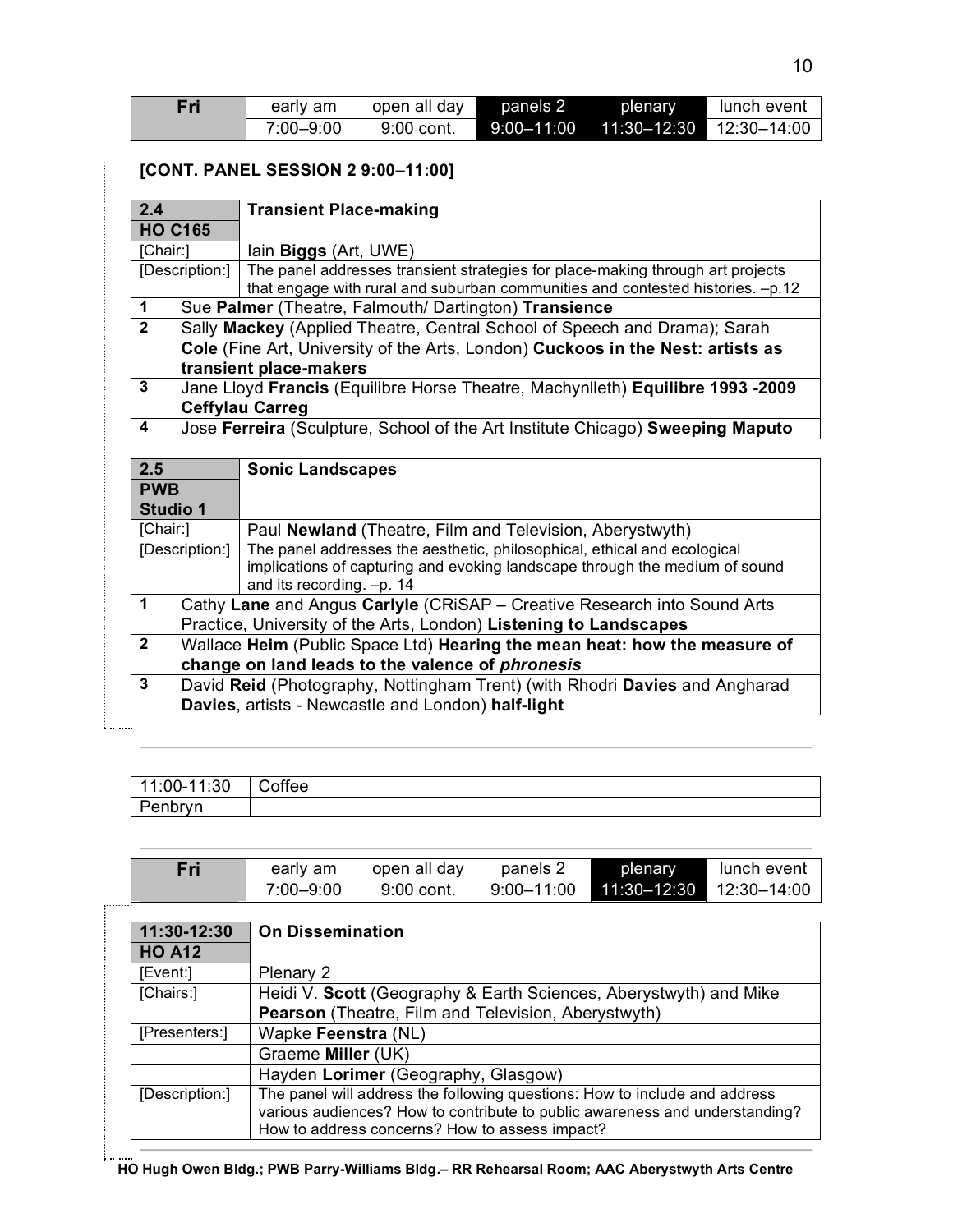| Fri | early am  | open all day | panels 2       | plenary       | Llunch event |
|-----|-----------|--------------|----------------|---------------|--------------|
|     | 7:00–9:00 | 9:00 cont.   | $9:00 - 11:00$ | 11:30–12:30 Ⅰ | 12:30–14:00  |

| 12:30-14:00 | ' Lunch                                        |
|-------------|------------------------------------------------|
| Penbryn     | [Bookshop and Installations/ Exhibitions open] |

.........

| 13:30-13:45       | <b>Descent of the Angel</b>                                                                                                                                                                                                                                                                                               |
|-------------------|---------------------------------------------------------------------------------------------------------------------------------------------------------------------------------------------------------------------------------------------------------------------------------------------------------------------------|
| <b>NLW</b>        | [National Library of Wales]                                                                                                                                                                                                                                                                                               |
| [Event:]          | Performance                                                                                                                                                                                                                                                                                                               |
| [Description:]    | Watching over residents, surveying the land and the activities below, the angel<br>serves as golden guardian. Gathering the breath of the wind, the angel unfurls<br>her wings and swoops down. She dances to connect sky and land in her search<br>for a lost soul to deliver to paradise. The angel visits Aberystwyth. |
| [Presenter:]      | Kate Lawrence (Dance, Film & Theatre, Surrey)                                                                                                                                                                                                                                                                             |
| [Practicalities:] | Meeting Point: 13:15 Penbryn Reception Ground Floor                                                                                                                                                                                                                                                                       |

| 12:00-14:00     | <b>Present Perspective: Aberystwyth Town</b>                                                                                                                                                                                                                       |
|-----------------|--------------------------------------------------------------------------------------------------------------------------------------------------------------------------------------------------------------------------------------------------------------------|
| <b>AAC Café</b> |                                                                                                                                                                                                                                                                    |
| [Event:]        | Performative Installation                                                                                                                                                                                                                                          |
| [Description:]  | A framing and presentation of a (daily) journey from the Arts Centre café to<br>Aberystwyth town which draws attention to the simultaneous closeness and<br>distance of the interior space of café to the 'living landscape' visible from its<br>windows. $- p.65$ |
| [Presenter:]    | Jane Bailey (Creative Arts, West of England UWE)                                                                                                                                                                                                                   |

| 13:00           | <b>Special Event</b>                                                                                                                                                                                                            |  |  |
|-----------------|---------------------------------------------------------------------------------------------------------------------------------------------------------------------------------------------------------------------------------|--|--|
| <b>AAC Café</b> |                                                                                                                                                                                                                                 |  |  |
| [Description:]  | Ecological bicycle theatre happening – join Stan's Café company and help them<br>make a cuppa using cycle power. The event is in advance of the performance<br>of Home of the Wriggler - the ecologically powered theatre show. |  |  |
| [Presenters:]   | Stan's Café (Birmingham)                                                                                                                                                                                                        |  |  |

| 14:30            | <b>Special Event</b>                                                                                                                                                                                                            |
|------------------|---------------------------------------------------------------------------------------------------------------------------------------------------------------------------------------------------------------------------------|
| <b>Promenade</b> |                                                                                                                                                                                                                                 |
| [Description:]   | Ecological bicycle theatre happening – join Stan's Café company and help them<br>make a cuppa using cycle power. The event is in advance of the performance<br>of Home of the Wriggler - the ecologically powered theatre show. |
| [Presenters:]    | Stan's Café (Birmingham)                                                                                                                                                                                                        |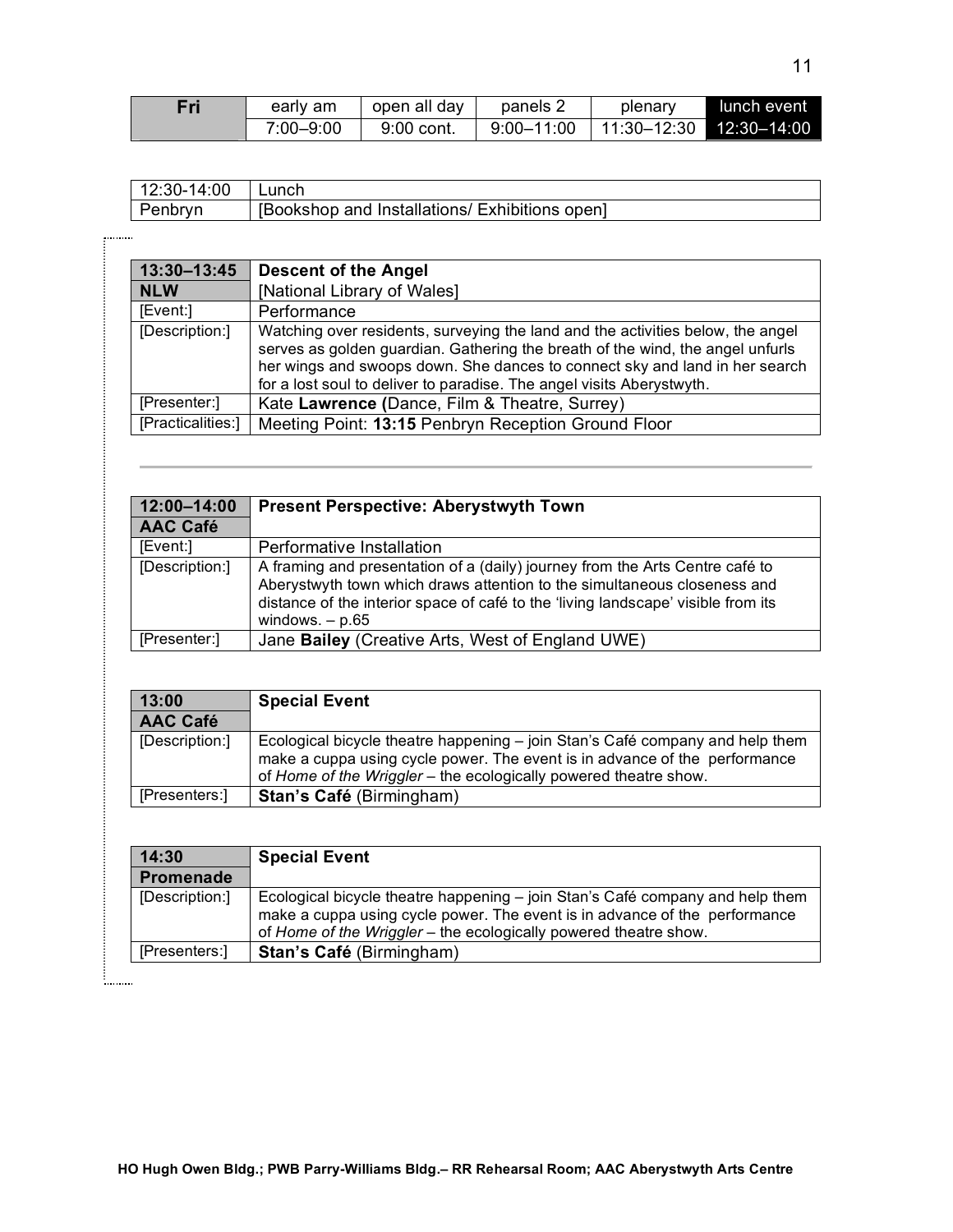| Fri | panels 3        | panels 4    | eve          |
|-----|-----------------|-------------|--------------|
|     | $14:00 - 16:00$ | 16:30–18:00 | from $19:30$ |

| 3.1            |                                                                                                                       | <b>Enacting Landscapes through Art</b>                                                                                                                                                                                                                                                                               |  |  |
|----------------|-----------------------------------------------------------------------------------------------------------------------|----------------------------------------------------------------------------------------------------------------------------------------------------------------------------------------------------------------------------------------------------------------------------------------------------------------------|--|--|
|                | <b>HO A12</b>                                                                                                         |                                                                                                                                                                                                                                                                                                                      |  |  |
| [Chair:]       |                                                                                                                       | David Matless (Geography, Nottingham)                                                                                                                                                                                                                                                                                |  |  |
| [Description:] |                                                                                                                       | The panel addresses negotiations of localized identities within particular land- and<br>cityscapes through a variety of artistic practices. Papers discuss land art in South<br>West Britain and southern Portugal, R'n'B music in 'Trentside' and popular music<br>practices in different urban environments. -p.16 |  |  |
|                | Harriet Hawkins; Nicola Thomas; David Harvey (Geography, Exeter) Landscape<br>and Art – an enduring relation          |                                                                                                                                                                                                                                                                                                                      |  |  |
| $\mathbf{2}$   | José Alberto Ferreira (Theatre History, Évora) Escrita na Paisagem – festival of<br>performance and land art          |                                                                                                                                                                                                                                                                                                                      |  |  |
| 3              | Hannah Neate (Geography, Nottingham) 'Down by the riverside' - The River<br><b>Trent and Performance in the 1960s</b> |                                                                                                                                                                                                                                                                                                                      |  |  |
| 4              | Sara Cohen and Brett Lashua (Popular Music, University of Liverpool) Popular                                          |                                                                                                                                                                                                                                                                                                                      |  |  |
|                |                                                                                                                       | Musicscapes and the Characterisation of the Urban Environment                                                                                                                                                                                                                                                        |  |  |

| 3.2                      |                                                                                | <b>Walking Practice</b>                                                     |  |
|--------------------------|--------------------------------------------------------------------------------|-----------------------------------------------------------------------------|--|
| <b>HO A14</b>            |                                                                                |                                                                             |  |
| [Chair:]                 |                                                                                | Hayden Lorimer (Geography, Glasgow)                                         |  |
| [Description:]           |                                                                                | The panel addresses walking as an art practice in reference to questions of |  |
|                          |                                                                                | gender, age, autobiography, mediation, participation and context. -p.18     |  |
| $\mathbf 1$              | Dee Heddon (Theatre, Glasgow); Cathy Turner (Performing Arts, Winchester) The  |                                                                             |  |
|                          | Art of Walking: An Embodied Practice                                           |                                                                             |  |
| $\overline{2}$           | Esther Pilkington (Theatre, Film and Television, Aberystwyth) A Long Walk      |                                                                             |  |
| 3                        | Liesbeth Groot Nibbelink (Theatre Studies, Utrecht) Walking                    |                                                                             |  |
| $\overline{4}$           | Misha Myers (Theatre, Falmouth/Dartington) Walk with me, Talk with me: the art |                                                                             |  |
| of conversive wayfinding |                                                                                |                                                                             |  |

| 3.3              |                                                                            | <b>Conflicted Landscapes - Northern Ireland</b>                                  |  |
|------------------|----------------------------------------------------------------------------|----------------------------------------------------------------------------------|--|
| <b>HO C164</b>   |                                                                            |                                                                                  |  |
| [Chair:]         |                                                                            | John Wylie (Geography, Exeter)                                                   |  |
|                  | [Description:]                                                             | The panel addresses artistic engagements (through theatre, film, performance art |  |
|                  |                                                                            | and music) with places characterised by histories of conflict, with particular   |  |
|                  |                                                                            | reference to the landscape of Northern Ireland. -p.20                            |  |
| -1               |                                                                            | Catherine Rees (English and Drama, Loughborough); Elizabeth Mavroudi             |  |
|                  | (Geography, Loughborough) Performing Space: Identity, place and geography  |                                                                                  |  |
|                  | in the films and plays of Ireland and Palestine/Israel                     |                                                                                  |  |
| $\overline{2}$   | André Stitt (Cardiff School of Art and Design) Conflicted Landscapes: Site |                                                                                  |  |
|                  | Specific Performance Art in Northern Ireland                               |                                                                                  |  |
| 3                | Brian Connolly (Art, Ulster) In Place of Passing                           |                                                                                  |  |
| $\boldsymbol{4}$ | Carl Lavery (Theatre, Film and Television, Aberystwyth) Belfast to Boston: |                                                                                  |  |
|                  | <b>Orphic Landscapes in Astral Weeks</b>                                   |                                                                                  |  |

## **[PANELS CONTINUE NEXT PAGE]**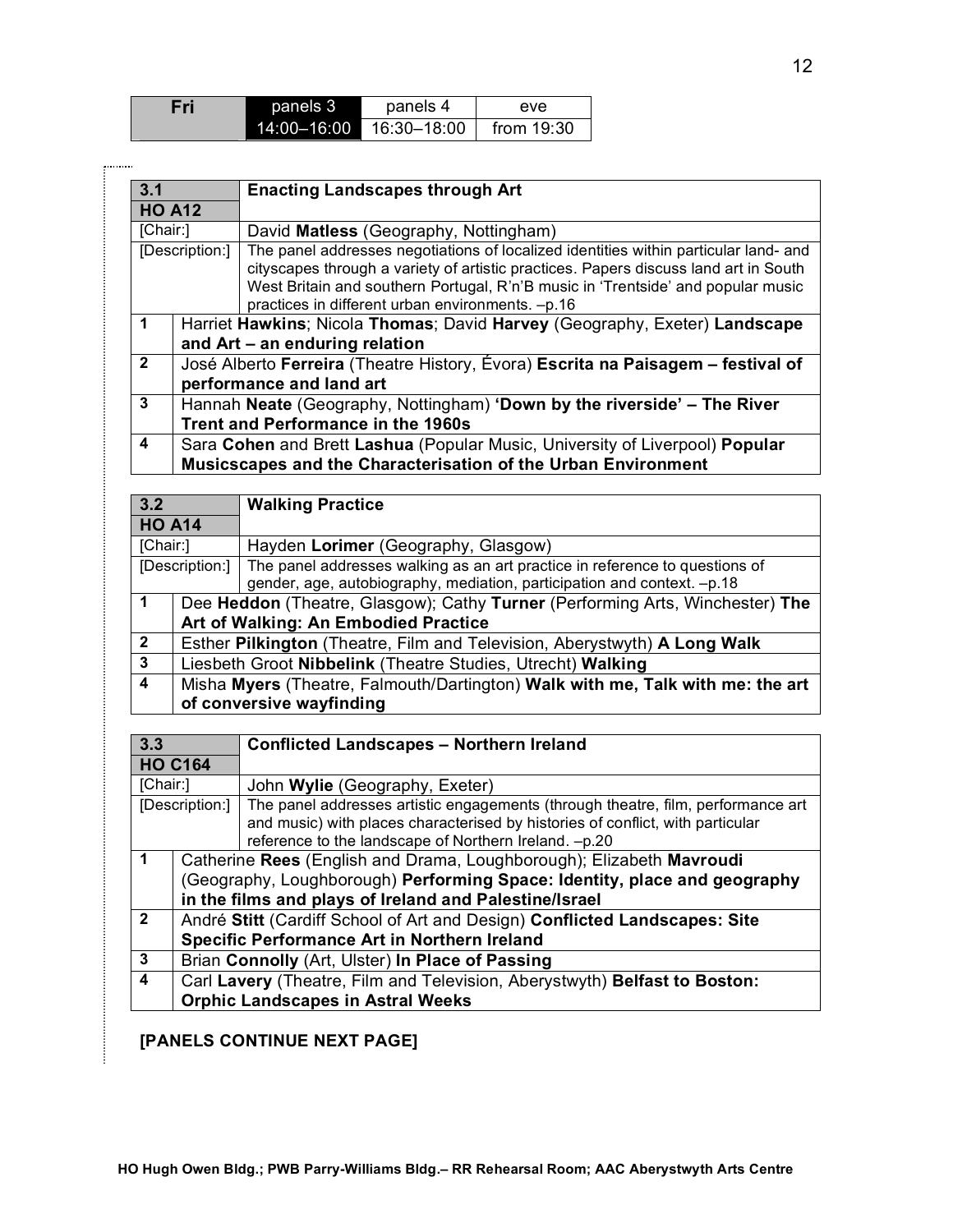| Fri | panels 3        | panels 4    | eve.       |
|-----|-----------------|-------------|------------|
|     | $14:00 - 16:00$ | 16:30–18:00 | from 19:30 |

## **[CONT. PANEL SESSION 3 14:00–16:00]**

| 3.4                  |                                                                                                                      | <b>Histories of Occupation: Archaeological Landscapes</b>                                                                                                                                                                                                         |
|----------------------|----------------------------------------------------------------------------------------------------------------------|-------------------------------------------------------------------------------------------------------------------------------------------------------------------------------------------------------------------------------------------------------------------|
| <b>HO C165</b>       |                                                                                                                      |                                                                                                                                                                                                                                                                   |
| [Chair:]             |                                                                                                                      | Mike Pearson (Theatre, Film and Television, Aberystwyth)                                                                                                                                                                                                          |
| [Description:]       |                                                                                                                      | The panel addresses archaeological and historical approaches to the<br>performance of landscape in reference to practices of travelling, dwelling and<br>community building, and to attitudes to the subterranean in the history of colonial<br>occupation. -p.22 |
| $\blacktriangleleft$ | Kathryn Soar (Archaeology, Nottingham) There and Back Again: Performing the<br>Landscape in Minoan Crete             |                                                                                                                                                                                                                                                                   |
| $\overline{2}$       | Claire Halley (Archaeology, Cambridge) Building Chaco: Performance, Place<br>and Culture Formation                   |                                                                                                                                                                                                                                                                   |
| 3                    | Penny Bickle (Archaeology, Cardiff) From a single posthole: How<br>archaeological landscapes are performed           |                                                                                                                                                                                                                                                                   |
| 4                    | Heidi V. Scott (Geography & Earth Sciences, Aberystwyth) Landscape and the<br>subterranean in colonial Latin America |                                                                                                                                                                                                                                                                   |

| 14:00-15:00       | From Where You Are                                                                                                                                                                                                                                                                                                                                                                                                                    |
|-------------------|---------------------------------------------------------------------------------------------------------------------------------------------------------------------------------------------------------------------------------------------------------------------------------------------------------------------------------------------------------------------------------------------------------------------------------------|
| <b>PWB Studio</b> |                                                                                                                                                                                                                                                                                                                                                                                                                                       |
| [Event:]          | Performance                                                                                                                                                                                                                                                                                                                                                                                                                           |
| [Description:]    | A performance based on a research and development project involving working<br>artistically with nature and children in the creation of dance film and live<br>performance. The work explores relationships and the embedded<br>interconnectedness to one another and the earth, generating film which<br>resonates deeply with the place in which it was created, namely Porth Colman<br>on the Lyn Peninsula in North Wales. - p.66 |
| [Presenters:]     | Lisa Dowler, Catherine Hawkins, Paula Hampson, June Gersten                                                                                                                                                                                                                                                                                                                                                                           |
|                   | Roberts (Performing Arts, Edge Hill; small things dance collective)                                                                                                                                                                                                                                                                                                                                                                   |

| <b>Hoe in Motion</b>                                                        |
|-----------------------------------------------------------------------------|
|                                                                             |
| Performance                                                                 |
| A performance aiming to locate the landscape of the Hoe through bodily      |
| gestures and oral descriptions, borrowed from the people of Plymouth. -p.67 |
| Saini Manninen & Sylvia Rimat (Bristol)                                     |
|                                                                             |

| 16:00-16:30 | Coffee |
|-------------|--------|
| Penbryn     |        |

| 14:00-17:00   | <b>EXTERNAL EVENT: Devising and Writing Workshop</b>                                                 |
|---------------|------------------------------------------------------------------------------------------------------|
| <b>AAC</b>    |                                                                                                      |
| [Presenters:] | <b>Stan's Café (Birmingham)</b>                                                                      |
|               | [Practicalities:] $\vert$ Cost: £10; For more information and to book please contact the Aberystwyth |
|               | Arts Centre Box office http://www.aberystwythartscentre.co.uk/                                       |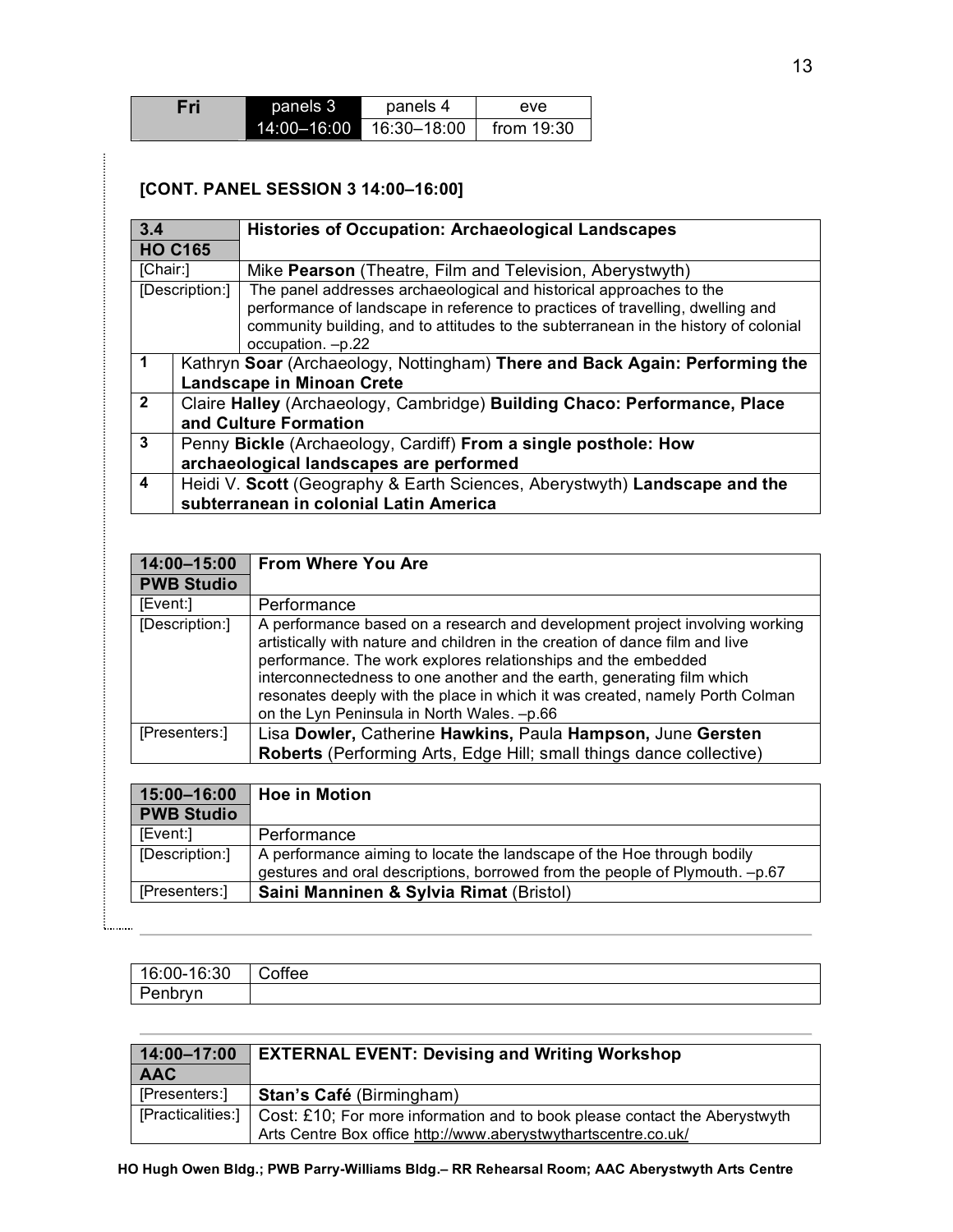| Fri | panels 3    | panels 4    | eve          |
|-----|-------------|-------------|--------------|
|     | 14:00-16:00 | 16:30-18:00 | from $19:30$ |

| 4.1                                                          |                                                      | Forest Art – A concept for the future                                               |  |
|--------------------------------------------------------------|------------------------------------------------------|-------------------------------------------------------------------------------------|--|
| <b>PWB</b>                                                   |                                                      |                                                                                     |  |
| <b>Studio</b>                                                |                                                      |                                                                                     |  |
| [Chair:]                                                     |                                                      | Dee Heddon (Theatre, Glasgow)                                                       |  |
|                                                              | [Description:]                                       | The panel introduces a project series that aims to develop sustainable art          |  |
|                                                              |                                                      | practices for a variety of forest sites in different parts of the world. The        |  |
|                                                              |                                                      | presentations offer performative actions and reflections relating to work presented |  |
|                                                              |                                                      | in Germany, the USA and Argentina. -p.24                                            |  |
|                                                              | Jean Fabb (Boreal Art, Canada)                       |                                                                                     |  |
| $\overline{2}$<br>Helina Hukkataival (artist, Finland)       |                                                      |                                                                                     |  |
| 3                                                            | Claudia Kappenberg (Arts and Architecture, Brighton) |                                                                                     |  |
| $\overline{4}$<br>Ute Ritschel (Forest Art Curator, Germany) |                                                      |                                                                                     |  |

| 4.2            |                                                                            | Points in and on space: Buildings, breaches and bothersome                                                                                                                                                                                                   |
|----------------|----------------------------------------------------------------------------|--------------------------------------------------------------------------------------------------------------------------------------------------------------------------------------------------------------------------------------------------------------|
| <b>HO A12</b>  |                                                                            | relatives                                                                                                                                                                                                                                                    |
| [Description:] |                                                                            | The panel considers the roles of height and distance in creating new perspectives<br>within familiar environments. Papers address vertical dance, the beach as a hori-<br>zontal space and the creation of viewpoints in and for tourist performances. -p.24 |
|                |                                                                            | Kate Lawrence (Dance, Film & Theatre, Surrey) Highconography                                                                                                                                                                                                 |
| $\mathbf{2}$   | Helen Hughes (Dance, Film & Theatre, Surrey) Local Geography               |                                                                                                                                                                                                                                                              |
| 3              | Stuart Andrews (Dance, Film & Theatre, Surrey) Building Brockhole (again): |                                                                                                                                                                                                                                                              |
|                | (Re-) Living Landscape in the Lakes                                        |                                                                                                                                                                                                                                                              |

| 4.3            |                                                                              | (Military) Landscapes: Decoys, Relics and Miniaturization                         |
|----------------|------------------------------------------------------------------------------|-----------------------------------------------------------------------------------|
| <b>HO A14</b>  |                                                                              |                                                                                   |
| [Chair:]       |                                                                              | JD Dewsbury (Geographical Sciences, Bristol)                                      |
|                | [Description:]                                                               | The panel addresses the staging of military landscapes through sound,             |
|                |                                                                              | scenography and modelling, and introduces an artistic intervention into practices |
|                |                                                                              | of miniaturization. $- p.27$                                                      |
|                | Greer Crawley (Spatial Design, Buckinghamshire New University) Strategic     |                                                                                   |
|                | Scenography - constructing alternative terrains                              |                                                                                   |
| $\overline{2}$ | Kathrine Sandys (Music, Goldsmiths) Novolant - the phenomenological          |                                                                                   |
|                | presence of Cold War buildings as sublime encounter                          |                                                                                   |
| 3              | Petra Tjitske Kalshoven (Anthropology, Aberdeen) The world unwraps from tiny |                                                                                   |
|                | bags: performing landscapes in modelling                                     |                                                                                   |

| 4.4                                                                                 |      | <b>Writing Absence in / of Landscape</b>                                                                                                                                                                                                                                |  |  |
|-------------------------------------------------------------------------------------|------|-------------------------------------------------------------------------------------------------------------------------------------------------------------------------------------------------------------------------------------------------------------------------|--|--|
| <b>HO C164</b>                                                                      |      |                                                                                                                                                                                                                                                                         |  |  |
| [Chair:]                                                                            |      | Simon Murray (Theatre, Glasgow)                                                                                                                                                                                                                                         |  |  |
| [Description:]                                                                      |      | The panel addresses the relationship of writing to landscape with reference to the<br>presence of the land in Shakespeare's King Lear, the 'memory' landscapes of<br>modern and postmodern (postdramatic) texts and the posthumous landscapes of<br>W.G. Sebald. --p.29 |  |  |
| 1                                                                                   |      | Richard Marggraf Turley; Howard Thomas; Jayne Archer (English, Aberystwyth)                                                                                                                                                                                             |  |  |
|                                                                                     |      | 'Darnell, and all the idle weedes that grow': remembering the land in King                                                                                                                                                                                              |  |  |
|                                                                                     | Lear |                                                                                                                                                                                                                                                                         |  |  |
| $\overline{2}$                                                                      |      | Günther Heeg (Theatre, Leipzig) The Memory of Text / Landscapes                                                                                                                                                                                                         |  |  |
| 3<br>Jessica Dubow (Geography, Sheffield) Still-Life, After-Life: Landscape as Loss |      |                                                                                                                                                                                                                                                                         |  |  |

## **[PANELS CONTINUE NEXT PAGE]**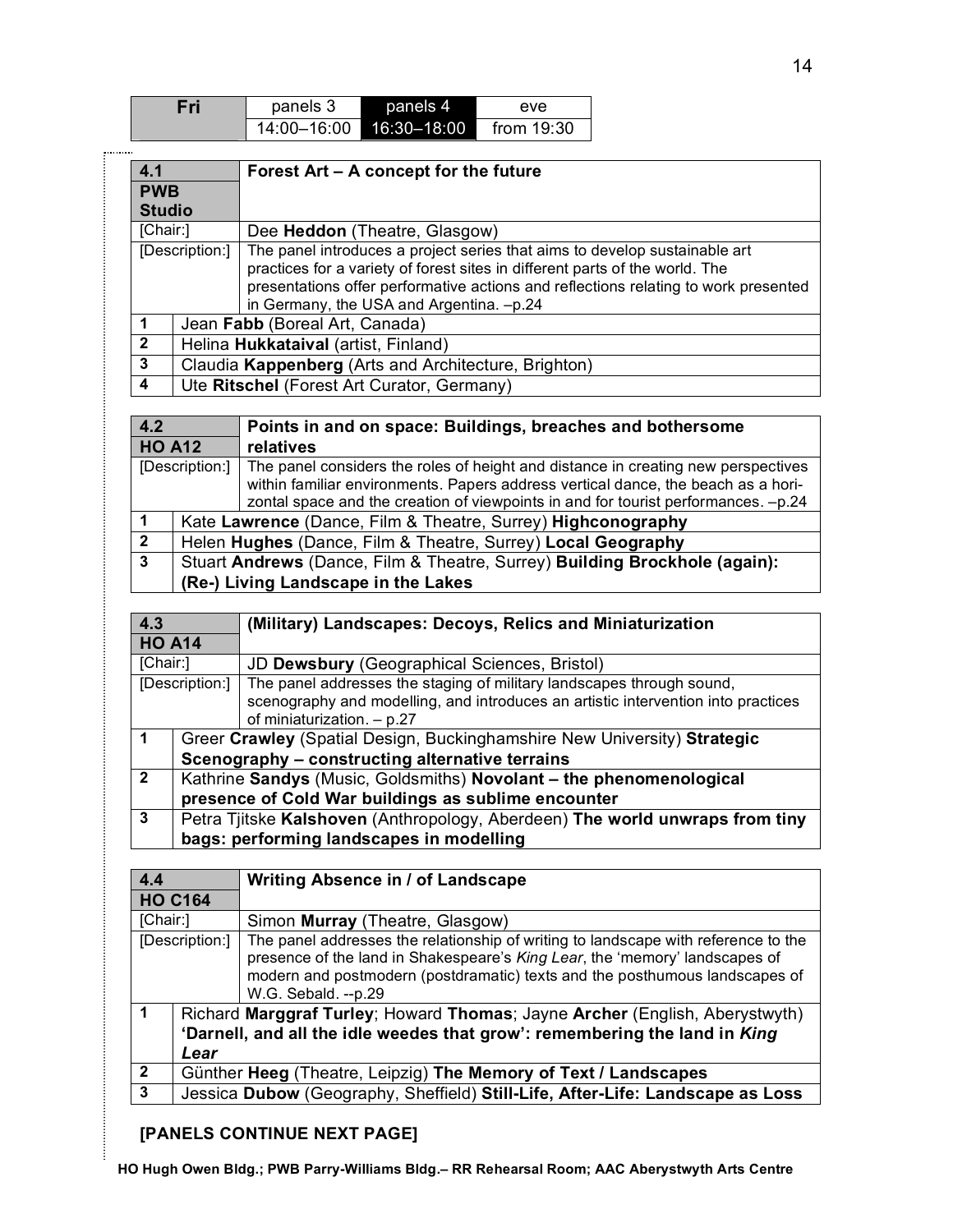| Fri | panels 3    | panels 4    | eve          |  |
|-----|-------------|-------------|--------------|--|
|     | 14:00–16:00 | 16:30-18:00 | from $19:30$ |  |

#### **[CONT. PANEL SESSION 4 16:30–18:00]**

4. . . . . . . . .

| 4.5            | <b>Of Animals</b>                                                                   |
|----------------|-------------------------------------------------------------------------------------|
| <b>HO C165</b> |                                                                                     |
| [Chair:]       | Chair: David Williams (Theatre, Falmouth/ Dartington)                               |
| [Description:] | The panel addresses non-human and human animal relationships to landscapes          |
|                | in the context of angling, conservation and the leisure industry's appropriation of |
|                | rural economies. - p.31                                                             |
|                | Christopher Bear (Geography and Earth Sciences, Aberystywth) and Sally              |
|                | Eden (Geography, Hull) River readings - the environmental                           |
|                | knowledge-practice of angling                                                       |
| $\mathbf{2}$   | Olivier LaRocque (McGill University Montreal) Of bears and people                   |
| 3              | Alison Moore (Media, Culture, Communication, Lincoln) Performing the                |
|                | Farm                                                                                |

| 17:30-18:30       | <b>Further Afield</b>                                                                                                                                                                                                                                                                                                                                                                                    |
|-------------------|----------------------------------------------------------------------------------------------------------------------------------------------------------------------------------------------------------------------------------------------------------------------------------------------------------------------------------------------------------------------------------------------------------|
| <b>itinerant</b>  |                                                                                                                                                                                                                                                                                                                                                                                                          |
| [Event:]          | Simultaneous Performance Walk (anticipated duration 60 – 90 min)                                                                                                                                                                                                                                                                                                                                         |
| [Description:]    | A one-to-one performance walk experienced simultaneously with a co-walker in<br>Montreal, Canada. How are two seemingly disparate locations connected and<br>implicated in each other through performance? How do we translate space into<br>words? What role does distance play in constructing our sense of place? How<br>can a walk taken in dialogue change the way you view your surroundings? p.67 |
| [Presenters:]     | Sorrel Muggridge (UK) and Laura Nanni (Canada)                                                                                                                                                                                                                                                                                                                                                           |
| [Practicalities:] | Delegates are asked to pre-register by emailing landscape@aber.ac.uk<br>or by signing up at registration<br>Repeated at 21:30 and on Saturday                                                                                                                                                                                                                                                            |
| [Meeting:]        | Penbryn Reception (Ground floor)                                                                                                                                                                                                                                                                                                                                                                         |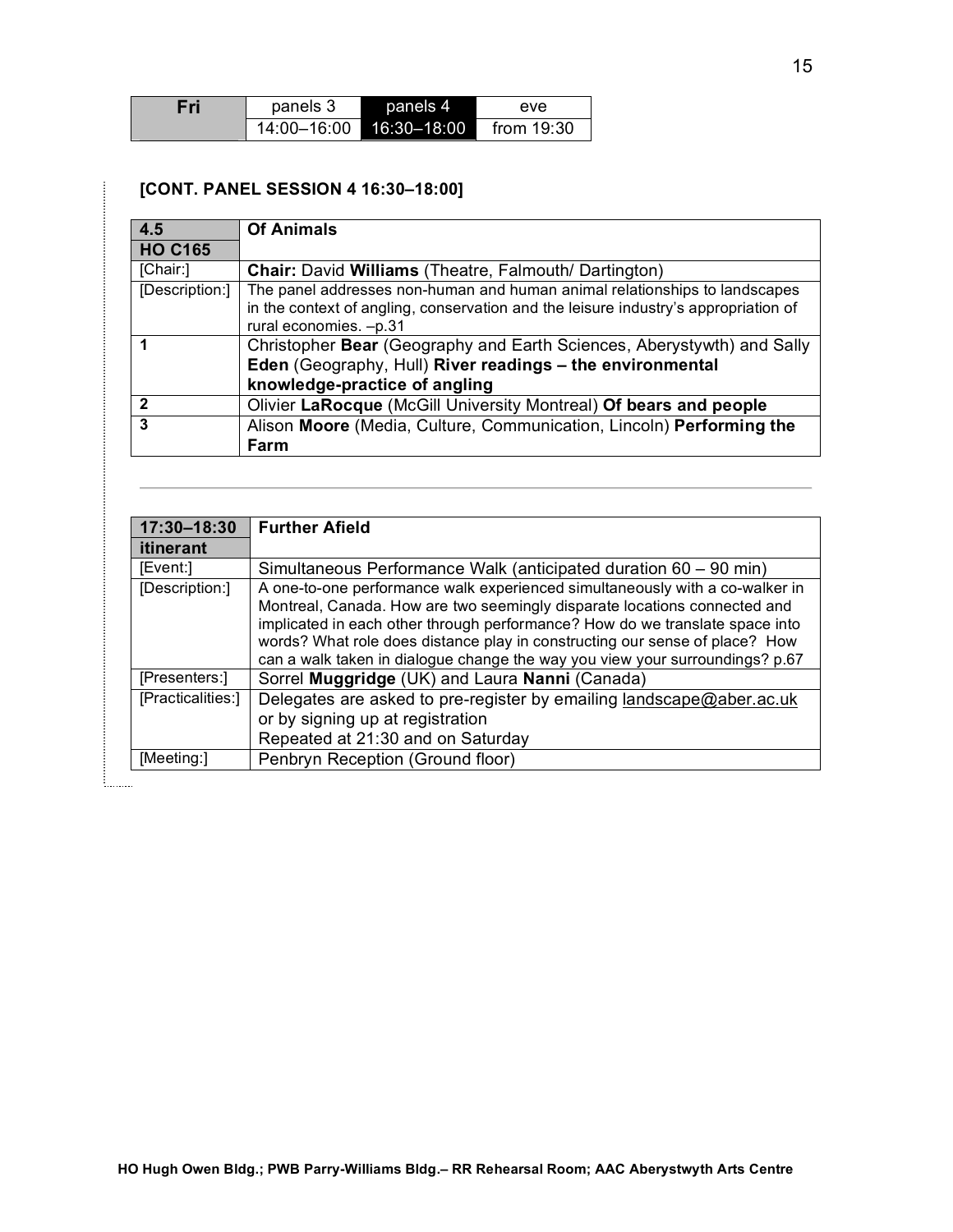| Fri | panels 3    | panels 4    | eve          |
|-----|-------------|-------------|--------------|
|     | 14:00-16:00 | 16:30–18:00 | from $19:30$ |

| 18:00-19:30 | Dinner                                         |
|-------------|------------------------------------------------|
| Penbryn     | [Bookshop and Installations/ Exhibitions open] |

| 19:30-21:00       | Home of the Wriggler                                                                                                                                                                                                                                                                                                                                                                                                                                       |
|-------------------|------------------------------------------------------------------------------------------------------------------------------------------------------------------------------------------------------------------------------------------------------------------------------------------------------------------------------------------------------------------------------------------------------------------------------------------------------------|
| <b>AAC</b>        |                                                                                                                                                                                                                                                                                                                                                                                                                                                            |
| <b>Theatre</b>    |                                                                                                                                                                                                                                                                                                                                                                                                                                                            |
| [Event:]          | Performance - (followed by post-show discussion)                                                                                                                                                                                                                                                                                                                                                                                                           |
| [Description:]    | In a disused factory, away from the raging weather, a team of investigators<br>unearth the legends of a city, the fragmented stories of the people who lived<br>there, and the mythical things they made called cars Full of humour and with a<br>haunting conclusion, Home of the Wriggler examines how our personal fates are<br>entwined, for better or worse, with an industrial heritage, in a volatile global<br>economy, on a warming planet. -p.68 |
| [Presenters:]     | Stan's Café (Birmingham)                                                                                                                                                                                                                                                                                                                                                                                                                                   |
| [Practicalities:] | 80 min. Presented in collaboration with Aberystwyth Arts Centre.<br>Admission free for conference delegates. Please collect your free ticket<br>at registration.<br>See also Artists' Breakfast on Sat 8:00-9:00                                                                                                                                                                                                                                           |

| 21:00-22:00       | something happening/snapshot                                                                                                                        |
|-------------------|-----------------------------------------------------------------------------------------------------------------------------------------------------|
| <b>PWB Studio</b> |                                                                                                                                                     |
| [Event:]          | Performance                                                                                                                                         |
| [Description:]    | An instance of the long-term collaborative research and production project<br>'some things happen all at once, some things happen more slowly'-p.69 |
| [Presenters:]     | Mike Brookes and Rosa Casado (Spain and UK)                                                                                                         |

| 21:30-22:30       | <b>Further Afield</b>                                                                                                          |
|-------------------|--------------------------------------------------------------------------------------------------------------------------------|
| <b>Itinerant</b>  |                                                                                                                                |
| [Event:]          | Simultaneous Performance Walk (anticipated duration 60 – 90 min)                                                               |
| [Description:]    | [see Fri 17:30] - p.67                                                                                                         |
| [Presenters:]     | Sorrel Muggridge (UK) and Laura Nanni (Canada)                                                                                 |
| [Practicalities:] | Delegates are asked to pre-register by emailing landscape@aber.ac.uk<br>or by signing up at registration. Repeated on Saturday |
| [Meeting:]        | Penbryn Reception (Ground floor)                                                                                               |

| 22:00-23:30       | <b>Showroom Short Cuts</b>                                                                                                                                                                                                       |
|-------------------|----------------------------------------------------------------------------------------------------------------------------------------------------------------------------------------------------------------------------------|
| <b>AAC Studio</b> |                                                                                                                                                                                                                                  |
| [Description:]    | During the day, members of <b>Showroom</b> will develop an index of the conference<br>that will provide a stimulus for daily wrap-ups in an informal setting -p.81                                                               |
| [Presenters:]     | Richard Allen, Kasia Coleman, Gareth Llŷr Evans, Daniel Ladnar,                                                                                                                                                                  |
|                   | Esther Pilkington, Louise Ritchie (Theatre, Film, TV, Aberystwyth)                                                                                                                                                               |
| [featuring:]      | <b>The Audience</b>                                                                                                                                                                                                              |
|                   | A surreal yet personal response to ideas of landscape, what man has made of<br>it, how we see it now, and where we see it going. It mixes desperation with<br>humour, placing the audience in impossibly varied settings -- p.81 |
| [Presenters:]     | Ant <b>Hampton</b> (UK)                                                                                                                                                                                                          |

## **[see also EXTERNAL EVENTS at the end of this document for other events]**

.....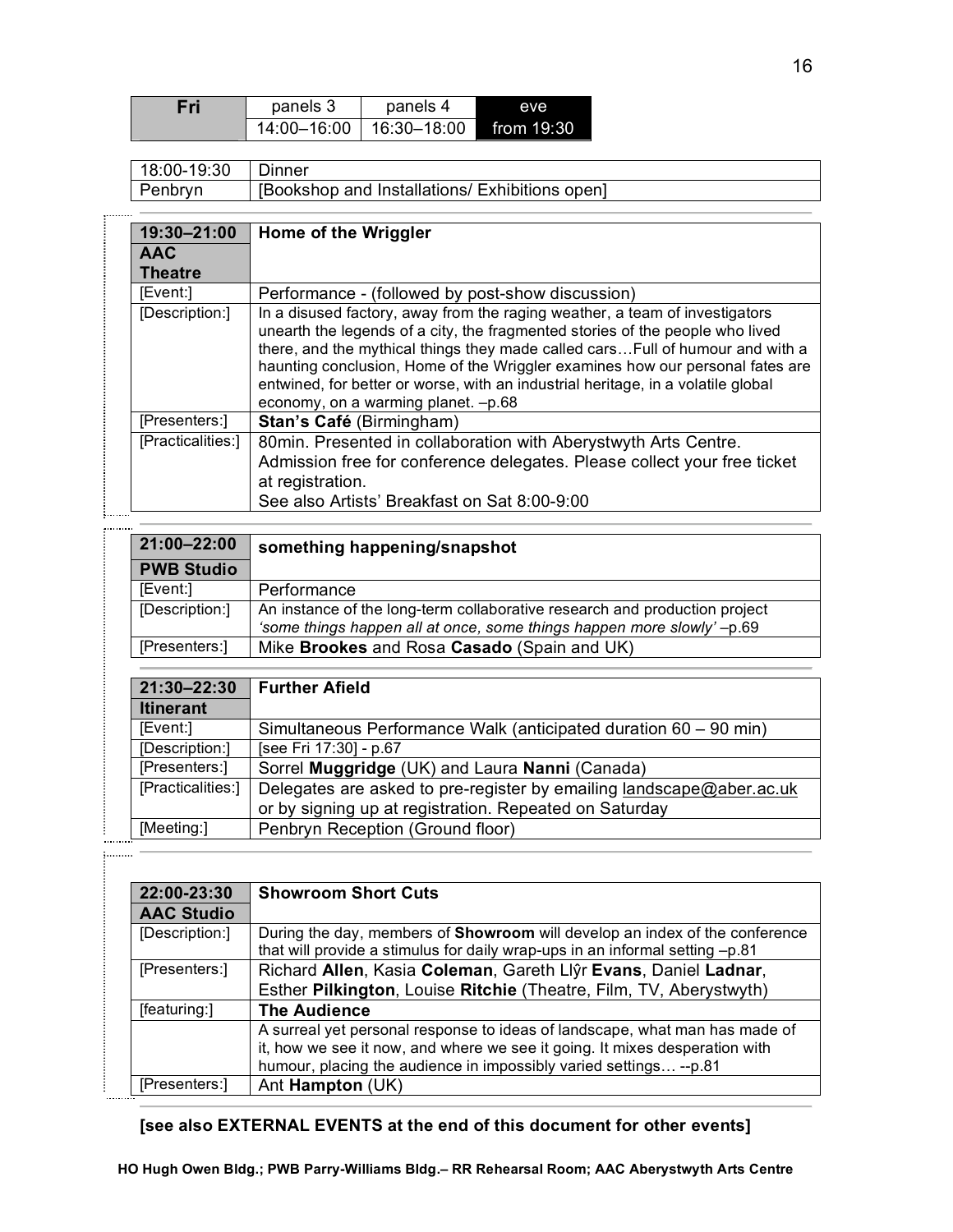| <b>Sat</b> | early am      | open all day | panels 5       | plenary                   | lunch |
|------------|---------------|--------------|----------------|---------------------------|-------|
|            | $7:00 - 9:00$ | 9:00 cont.   | $9:00 - 11:00$ | 11:30–12:30 ∃ 12:30–14:00 |       |

| from $8:30$ | Registration |
|-------------|--------------|
| Penbryn     |              |

. . . . . . .

| $7:00 - 9:00$     | Approaches to Creating Performances in the Landscape                            |
|-------------------|---------------------------------------------------------------------------------|
| at site           | In three parts: work session - discussion - presentation                        |
| [Event:]          | Work session                                                                    |
| [Description:]    | These work sessions are designed to allow practitioners to share methodologies  |
|                   | for creating work in response to a landscape, moving from embodied practice, to |
|                   | analysis and discussion, and then to public presentation. -p.64                 |
| [Convenor:]       | Marilyn Arsem (School of the Museum of Fine Arts, Boston)                       |
| [Practicalities:] | Delegates are asked to pre-register by emailing landscape@aber.ac.uk            |
|                   | or by signing up at registration. Continues from Fri; to be continued Sun.      |
| [Meeting:]        | Penbryn Reception (Ground floor)                                                |
|                   |                                                                                 |
| 7:00-9:00         | Enter, Inhabit, Leave                                                           |
|                   |                                                                                 |

| 7.UU—9.UU         | Eliter, Illiidult, Ledve                                                        |
|-------------------|---------------------------------------------------------------------------------|
| <b>AAC Piazza</b> |                                                                                 |
| [Event:]          | site work                                                                       |
| [Description:]    | Through scored durational improvisation, photographic images and writings       |
|                   | Enter, inhabit, leave explores presence in a site of flow and transition. -p.65 |
| [Presenters:]     | Natalie Garrett Brown, Christian Kipp, Niki Pollard & Amy Voris                 |
|                   | (Dance, Coventry)                                                               |
| [Practicalities:] | Continues throughout the conference – see also Sun am                           |
|                   | Please also visit the work space in the Foundry- Interface Room                 |

| $8:00 - 9:00$  | <b>Artists' Breakfast</b>                                             |
|----------------|-----------------------------------------------------------------------|
| TaMe Da        | [Penbryn]                                                             |
| [Description:] | An opportunity to discuss the performance work from the previous day. |
| [Chair:]       | <b>Chair: Stephen Bottoms (Theatre, Leeds)</b>                        |
| [Presenters:]  | <b>Stan's Café (Birmingham)</b>                                       |

| $8:00 - 10:00$ | <b>Studio Visit</b>                                                            |
|----------------|--------------------------------------------------------------------------------|
| <b>AAC</b>     | Creative Units - Unit 16 (metal buildings behind Arts Centre)                  |
| [Description:] | Artist Catrin Webster invites you to her studio where work made during or as a |
|                | consequence of journeys in Wales and Italy will be on show                     |
| [Presenter:]   | Catrin Webster (Aberystwyth)                                                   |

| <br>$9:00 - 19:30$ | <b>Installations, Exhibitions and Filmworks</b> |
|--------------------|-------------------------------------------------|
|                    | [Description:]   For listings see page 14–15.   |

| $9:00 - 19:30$ | What's Going on Here? (compilation)                                                                                                                                                                                                       |
|----------------|-------------------------------------------------------------------------------------------------------------------------------------------------------------------------------------------------------------------------------------------|
| <b>PWB RR2</b> |                                                                                                                                                                                                                                           |
| [Event:]       | Film / Installation                                                                                                                                                                                                                       |
| [Description:] | A compilation of six short video pieces which are outcomes of recent projects<br>that explore the representation of places, places that are reconfigured over time<br>and through people <sup>1</sup> s perceptions and activities. -p.80 |
| [Presenters:]  | Tea $(UK)$                                                                                                                                                                                                                                |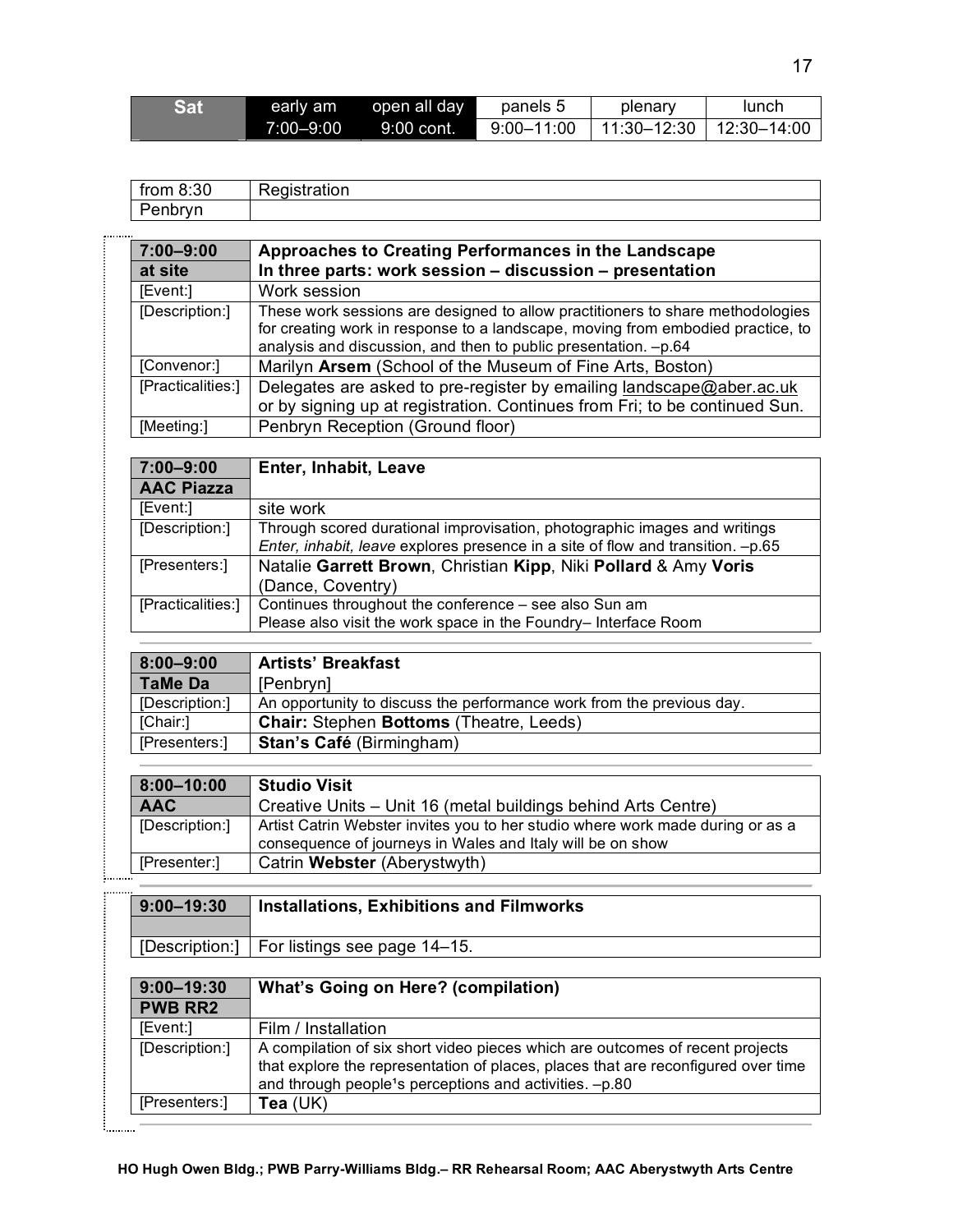| <b>Sat</b> | early am  | open all day | panels 5 | plenary                                  | lunch |
|------------|-----------|--------------|----------|------------------------------------------|-------|
|            | 7:00–9:00 | 9:00 cont.   |          | $9:00-11:00$ $11:30-12:30$ $12:30-14:00$ |       |

| $9:00 - 19:30$   | <b>Walking the Conference</b>                                                                                                                                                                                                                                                                                                                                                                         |
|------------------|-------------------------------------------------------------------------------------------------------------------------------------------------------------------------------------------------------------------------------------------------------------------------------------------------------------------------------------------------------------------------------------------------------|
| <b>PWB Foyer</b> |                                                                                                                                                                                                                                                                                                                                                                                                       |
| [Event:]         | Performative Installation                                                                                                                                                                                                                                                                                                                                                                             |
| [Description:]   | Interventions / Interceptions: During the course of the conference two visual<br>artists create with the delegates an original piece of interactive photography that<br>documents the energy, fulfillment, expectations and human engagement of the<br>conference.<br>We will take photos of walking, resting and waiting feet for our: "FEET" memory<br>board. Join Us. www.bluemacaskill.com --p.69 |
| [Presenters:]    | Blue MacAskill and Alex Allpress (UK)                                                                                                                                                                                                                                                                                                                                                                 |

|                                                                                 | <b>Sat</b>     | early am                                                                      | open all day                                                                                                                                                 | panels 5       | plenary     | lunch       |
|---------------------------------------------------------------------------------|----------------|-------------------------------------------------------------------------------|--------------------------------------------------------------------------------------------------------------------------------------------------------------|----------------|-------------|-------------|
|                                                                                 |                | 7:00-9:00                                                                     | 9:00 cont.                                                                                                                                                   | $9:00 - 11:00$ | 11:30-12:30 | 12:30-14:00 |
|                                                                                 |                |                                                                               |                                                                                                                                                              |                |             |             |
| 5.1                                                                             |                | <b>Landscapes of Encounter</b>                                                |                                                                                                                                                              |                |             |             |
|                                                                                 | <b>HO A12</b>  |                                                                               |                                                                                                                                                              |                |             |             |
| [Chair:]<br>Nigel Stewart (Theatre, Lancaster)                                  |                |                                                                               |                                                                                                                                                              |                |             |             |
|                                                                                 | [Description:] |                                                                               | The panel addresses encounters between performers and audiences and                                                                                          |                |             |             |
|                                                                                 |                |                                                                               | between bodies and spaces in relation to site-specific dance, participatory                                                                                  |                |             |             |
|                                                                                 |                |                                                                               | choreographic and environmental design and street performance. - p.33                                                                                        |                |             |             |
| $\mathbf 1$                                                                     |                | Victoria Hunter (Dance, Leeds) Spatial Translation, Embodiment and the Site-  |                                                                                                                                                              |                |             |             |
|                                                                                 |                | <b>Specific Event</b>                                                         |                                                                                                                                                              |                |             |             |
| $\mathbf{2}$                                                                    |                | Natalie Garrett (Dance, Coventry University) Scored Mediations for Site       |                                                                                                                                                              |                |             |             |
| 3<br>Alison Hirsch (Design, Harvard) Scoring the Participatory City: Lawrence & |                |                                                                               |                                                                                                                                                              |                |             |             |
|                                                                                 |                |                                                                               |                                                                                                                                                              |                |             |             |
|                                                                                 |                | Anna Halprin's Experiments in Environment                                     |                                                                                                                                                              |                |             |             |
| 4                                                                               |                | Paul Simpson (Geographical Sciences, Bristol) Theatre without separation: or, |                                                                                                                                                              |                |             |             |
|                                                                                 |                | on saying 'I love you' to a street performer                                  |                                                                                                                                                              |                |             |             |
|                                                                                 |                |                                                                               |                                                                                                                                                              |                |             |             |
| 5.2                                                                             |                |                                                                               | <b>Redefining Space through Performance</b>                                                                                                                  |                |             |             |
|                                                                                 | <b>HO A14</b>  |                                                                               |                                                                                                                                                              |                |             |             |
| [Chair:]                                                                        |                |                                                                               | Cathy Turner (Performing Arts, Winchester)                                                                                                                   |                |             |             |
|                                                                                 | [Description:] |                                                                               | The panel addresses site-based performance practices and their impact on                                                                                     |                |             |             |
|                                                                                 |                |                                                                               | performers, audiences and sites with reference to a variety of environments,<br>including derelict urban spaces in central London, North Frisian islands and |                |             |             |
|                                                                                 |                | forests in Finland. -p.35                                                     |                                                                                                                                                              |                |             |             |
| 1                                                                               |                | Hari Marini (English and Drama, Queen Mary) Redefining Urban Space Through    |                                                                                                                                                              |                |             |             |
|                                                                                 |                | <b>Performance: Faust in Wapping</b>                                          |                                                                                                                                                              |                |             |             |
| $\mathbf{2}$                                                                    |                | Marijn de Langen (Theatre Studies, Utrecht) Sublime Landscapes                |                                                                                                                                                              |                |             |             |
| 3                                                                               |                | Annette Arlander (Performance Art and Theory, Theatre Academy Helsinki)       |                                                                                                                                                              |                |             |             |
|                                                                                 |                | Performing landscape with trees                                               |                                                                                                                                                              |                |             |             |

**[PANELS CONTINUE NEXT PAGE]**

 $\ldots$ 

ŧ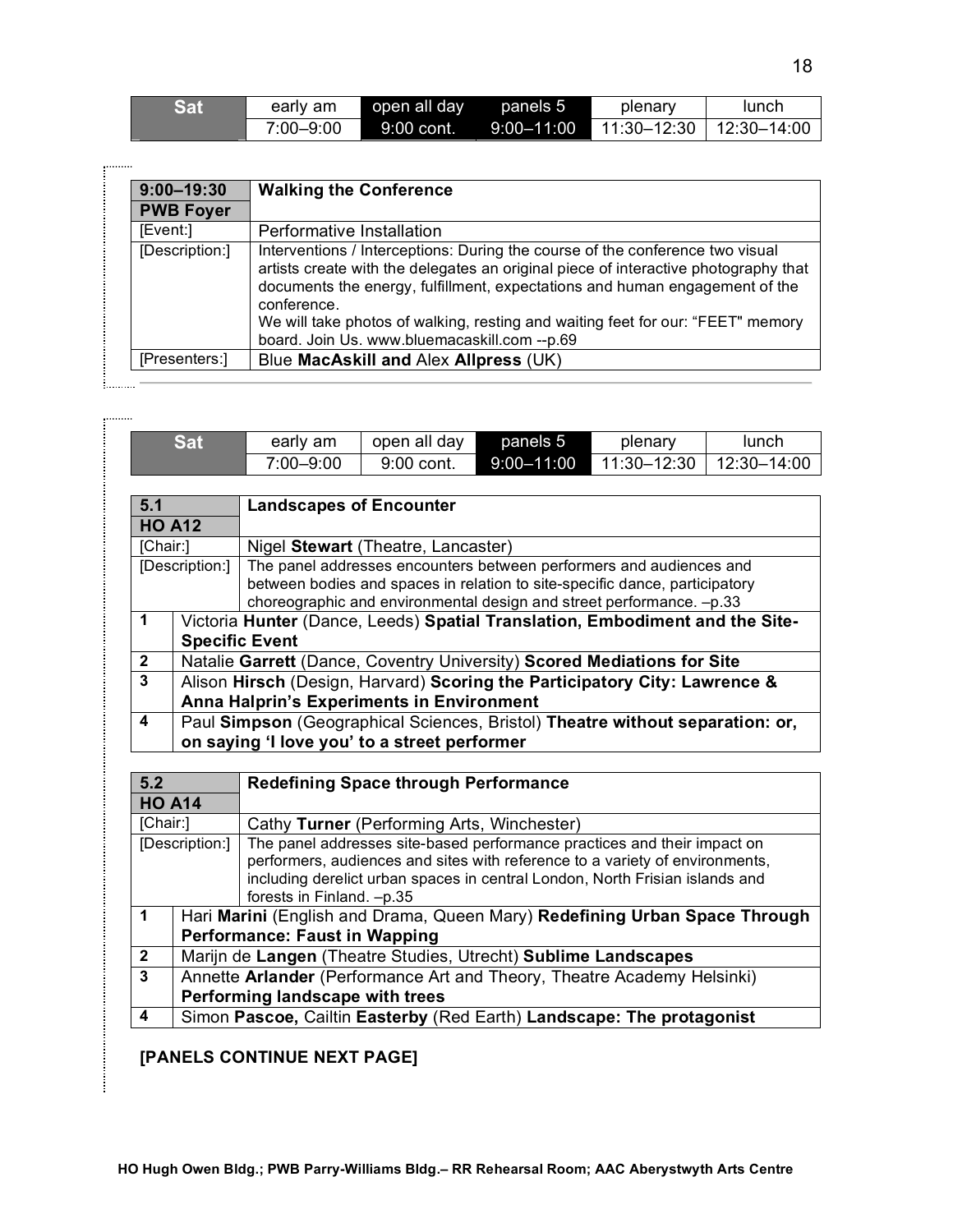| <b>Sat</b> | early am  | open all day | panels 5       | plenary                   | lunch |
|------------|-----------|--------------|----------------|---------------------------|-------|
|            | 7:00-9:00 | 9:00 cont.   | $9:00 - 11:00$ | 11:30–12:30 ∣ 12:30–14:00 |       |

## **[CONT. PANEL SESSION 5 9:00–11:00]**

|                                                        | <b>Performing Regionality</b>                                                     |
|--------------------------------------------------------|-----------------------------------------------------------------------------------|
| <b>HO C164</b>                                         |                                                                                   |
| [Chair:]                                               | Stephen Daniels (Geography, Nottingham)                                           |
| [Description:]                                         | The panel addresses different ways of accounting for, narrating, articulating and |
|                                                        | mapping 'regional' landscapes, contemporary and historical, in reference to the   |
|                                                        | Norfolk Broads, North Lincolnshire, South Ridings and Nottingham. - p.37          |
|                                                        | David Matless (Geography, Nottingham) Describing Landscape: Six Regional          |
| <b>Sites</b>                                           |                                                                                   |
|                                                        | Maggie Jackson (Art History, Chester); Jeremy Turner (Fine Art, Chester)          |
| <b>Crossing the Border: A Right Bloody Performance</b> |                                                                                   |
|                                                        | Mick Wallis (Performance and Cultural Industries, Leeds) Fields of practice:      |
| landscapes in interwar English village theatre         |                                                                                   |
|                                                        | Jo Robinson (English Studies, Nottingham) Transforming landscapes of              |
|                                                        | performance: Nottingham 1865                                                      |
|                                                        |                                                                                   |

| 5.4            | <b>Geographies of Love</b> |                                                                               |  |
|----------------|----------------------------|-------------------------------------------------------------------------------|--|
| <b>HO C165</b> |                            |                                                                               |  |
| [Chair:]       |                            | Sally Mackey (Central School of Speech and Drama)                             |  |
|                | [Description:]             | The panel addresses questions of attachment to landscape in reference to      |  |
|                |                            | debates on affect, autotopography and ephemerality through a variety of       |  |
|                |                            | presentational formats. -p.40                                                 |  |
| $\mathbf 1$    |                            | lain Biggs (Art, West of England UWE) Performing 'geographies of love' -      |  |
|                |                            | landscape between presence and absence                                        |  |
| $\overline{2}$ |                            | Owain Jones (Countryside & Community Research Institute) The Severn           |  |
|                |                            | Crossings: displacement and parallaxes of memory, self and landscape          |  |
|                |                            | around the Severn Estuary                                                     |  |
| 3              |                            | Leila Dawney (Geography, Exeter) Landscapes of Affect: A critical             |  |
|                | commentary                 |                                                                               |  |
| 4              |                            | Richard Downing (Theatre, Film and Television, Aberystwyth) The Butterfly Man |  |
|                |                            | (sculpture and other ephemera)                                                |  |

| 10:15-cont.<br><b>PWB Foyer</b> | Art - Action - Exhibition                                                                                                                                                                                                      |
|---------------------------------|--------------------------------------------------------------------------------------------------------------------------------------------------------------------------------------------------------------------------------|
| [Event:]                        | <b>Drawing Event</b>                                                                                                                                                                                                           |
| [Description:]                  | A group of 20 artists from various disciplines have been invited to draw their<br>individual response to the landscape during a walk from the Arts Centre to the<br>Railway station; participation and dialogue welcome. -p.70 |
| [Presenters:]                   | Catrin Webster (Art, Aberystwyth)                                                                                                                                                                                              |
| [Practicalities:]               | Meeting Place; Ceramics Collection Aberystwyth Arts Centre<br>[ongoing during the day; involves trip to Devil's Bridge]                                                                                                        |

 $\ldots$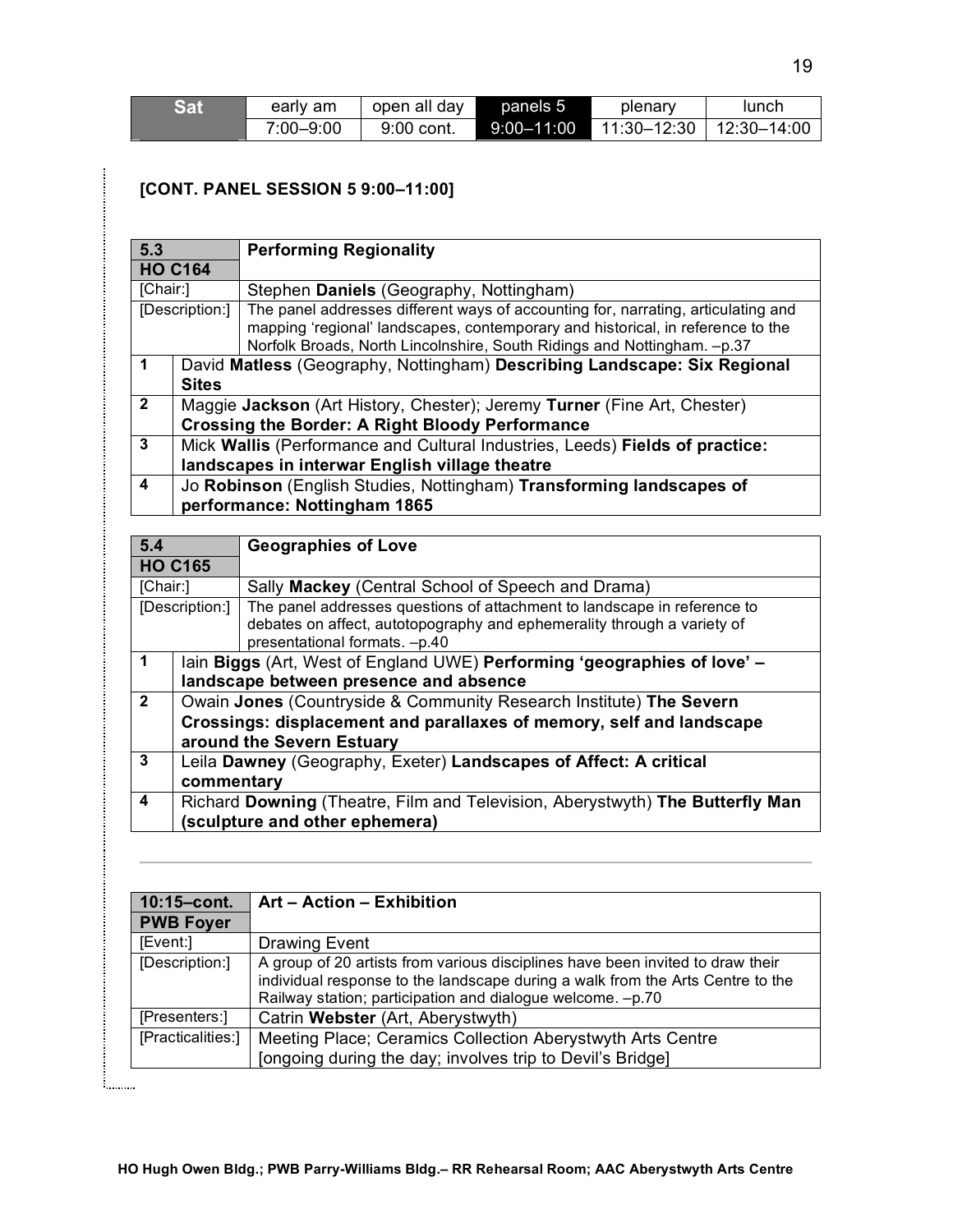| Sat | early am  | open all day | panels 5       | plenary         | lunch           |
|-----|-----------|--------------|----------------|-----------------|-----------------|
|     | 7:00-9:00 | 9:00 cont.   | $9:00 - 11:00$ | $11:30 - 12:30$ | $12:30 - 14:00$ |

| 11:00-11:30 | Coffee |
|-------------|--------|
| Penbryn     |        |

| 11:30-12:30    | <b>On Method</b>                                                    |
|----------------|---------------------------------------------------------------------|
| <b>HO A12</b>  |                                                                     |
| [Event:]       | Plenary 3                                                           |
| [Chairs:]      | Carl Lavery and Paul Newland (Theatre, Film and Television,         |
|                | Aberystwyth)                                                        |
| [Presenters:]  | Jane Rendell (Architecture, Bartlett, London)                       |
|                | David Matless (Geography, Nottingham)                               |
|                | Baz Kershaw (Theatre Studies, Warwick)                              |
| [Description:] | The panel will address the following questions: How to develop new  |
|                | methodologies, themes and approaches? How to enhance innovation?    |
|                | How to embed new procedures within research agendas? How to sustain |
|                | collaboration?                                                      |

ţ

| 12:30-14:00 | Lunch                                          |
|-------------|------------------------------------------------|
| Penbryn     | [Bookshop and Installations/ Exhibitions open] |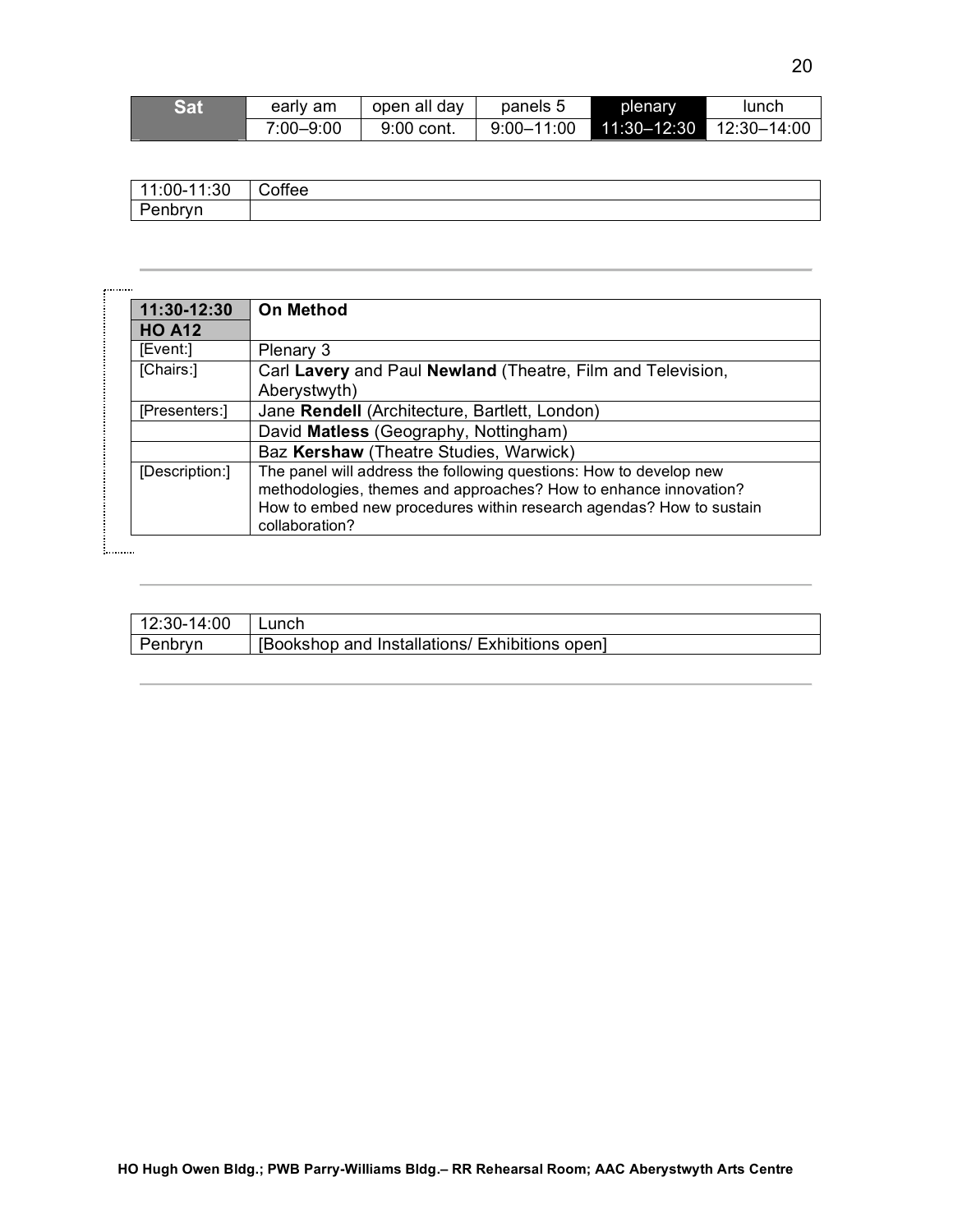| <b>Sat</b> | panels 6    | panels 7    | eve          |
|------------|-------------|-------------|--------------|
|            | 14:00-16:00 | 16:30–18:30 | from $18:30$ |

| 6.1                                                                                    |                                                                                                                                                                        | <b>Walking Research</b>                                                                                                                                                                                  |  |
|----------------------------------------------------------------------------------------|------------------------------------------------------------------------------------------------------------------------------------------------------------------------|----------------------------------------------------------------------------------------------------------------------------------------------------------------------------------------------------------|--|
| <b>HO A12</b>                                                                          |                                                                                                                                                                        |                                                                                                                                                                                                          |  |
| [Chair:]                                                                               |                                                                                                                                                                        | Mitch Rose (Geography, Hull)                                                                                                                                                                             |  |
| The panel addresses research into walking and walking as research by<br>[Description:] |                                                                                                                                                                        | introducing a number of itinerant research practices from the field of geography,<br>social anthropology and visual art, and by interrogating the 'currency' of walking in<br>contemporary theory. -p.42 |  |
| $\blacktriangleleft$                                                                   | Hayden Lorimer (Geography, Glasgow); John Wylie (Geography, Exeter) Loop                                                                                               |                                                                                                                                                                                                          |  |
| $\overline{2}$                                                                         | Katrina M. Brown (Macaulay Land Use Research, Aberdeen) Alternative<br>landscapes of seeing and being: understanding (velo)mobile experience                           |                                                                                                                                                                                                          |  |
| 3                                                                                      | Gro Ween (Social Anthropology, Oslo); Simone Abram (Tourism and Cultural<br>Change, Leeds Metropolitan); Anne Leseth (Study of Professions, Oslo)<br><b>Footprints</b> |                                                                                                                                                                                                          |  |
| 4                                                                                      | Karen Smith (Plymouth) Talking and walking overland: Narration, navigation<br>and negotiation in artists' land-based practice                                          |                                                                                                                                                                                                          |  |

| 6.2                  |                                                                              | <b>Building Sites</b>                                                                                                                                                                                                                                                  |
|----------------------|------------------------------------------------------------------------------|------------------------------------------------------------------------------------------------------------------------------------------------------------------------------------------------------------------------------------------------------------------------|
| <b>HO A14</b>        |                                                                              |                                                                                                                                                                                                                                                                        |
| [Chair:]             |                                                                              | Fiona Wilkie (Theatre and Performance Studies, Roehampton)                                                                                                                                                                                                             |
|                      | [Description:]                                                               | The panel addresses the performances of designing, constructing and moving<br>within architecture. Papers discuss construction sites, government buildings and<br>art projects aiming for a democratic and creative inhabitation of our built<br>environment. $- p.45$ |
| $\blacktriangleleft$ |                                                                              | Daniel Sage (Civil and Building Engineering, Loughborough) Why building site                                                                                                                                                                                           |
|                      |                                                                              | might never be landscapes: amid imagination and materiality                                                                                                                                                                                                            |
| $\overline{2}$       | Andrew Filmer (Theatre, Film and Television, Aberystwyth) Terrains of Power: |                                                                                                                                                                                                                                                                        |
|                      |                                                                              | <b>Performing Parliamentary Architecture</b>                                                                                                                                                                                                                           |
| 3                    |                                                                              | Peter Merriman (Geography and Earth Sciences, Aberystwyth) Landscape,                                                                                                                                                                                                  |
|                      |                                                                              | architecture, dance: inhabiting environments with Anna and Lawrence                                                                                                                                                                                                    |
|                      | <b>Halprin</b>                                                               |                                                                                                                                                                                                                                                                        |
| 4                    |                                                                              | Andrew Todd (Studio Andrew Todd architects, Paris, Ecole Nationale Supérieure                                                                                                                                                                                          |
|                      |                                                                              | d'Architecture Paris-Malaguais) Environment, Image and Materiality in the                                                                                                                                                                                              |
|                      |                                                                              | theatre worlds of Peter Brook and Ariane Mnouchkine                                                                                                                                                                                                                    |

| 6.3                     |                                                                           | Myth, Folklore and the Performance of Landscape                                                                                                                               |  |  |
|-------------------------|---------------------------------------------------------------------------|-------------------------------------------------------------------------------------------------------------------------------------------------------------------------------|--|--|
|                         | <b>HO C164</b>                                                            |                                                                                                                                                                               |  |  |
| [Chair:]                |                                                                           | Sarah Goldingay (Drama, Exeter)                                                                                                                                               |  |  |
|                         |                                                                           | [Description:] The panel addresses the contemporary performances of myth, folklore, 'deep<br>time' and ritual and their relation to and staging of specific landscapes. -p.47 |  |  |
| $\blacktriangleleft$    |                                                                           | Chris Low (African Studies, Oxford); Sian Sullivan (Birkbeck, London) Shades of                                                                                               |  |  |
|                         | the Rainbow Serpent: A KhoeSaan Animal Between Myth and Landscape in      |                                                                                                                                                                               |  |  |
|                         |                                                                           | <b>Southern Africa</b>                                                                                                                                                        |  |  |
| $\overline{2}$          | Amy Staniforth (CPR, Theatre, Film and Television Studies, Aberystwyth)   |                                                                                                                                                                               |  |  |
|                         | Ancestral landscapes: Origins and Olduvai in the 21 <sup>st</sup> century |                                                                                                                                                                               |  |  |
| $\mathbf{3}$            |                                                                           | Peter Harrop (Arts and Media, Chester) Car Park and Calendar Customs                                                                                                          |  |  |
| $\overline{\mathbf{4}}$ |                                                                           | Andrew Gryf Paterson (Media Lab, TaiK Helsinki) Meeting the Clackmannan                                                                                                       |  |  |
|                         |                                                                           | Stone(-person) on the Main Street                                                                                                                                             |  |  |

## **[PANELS CONTINUE NEXT PAGE]**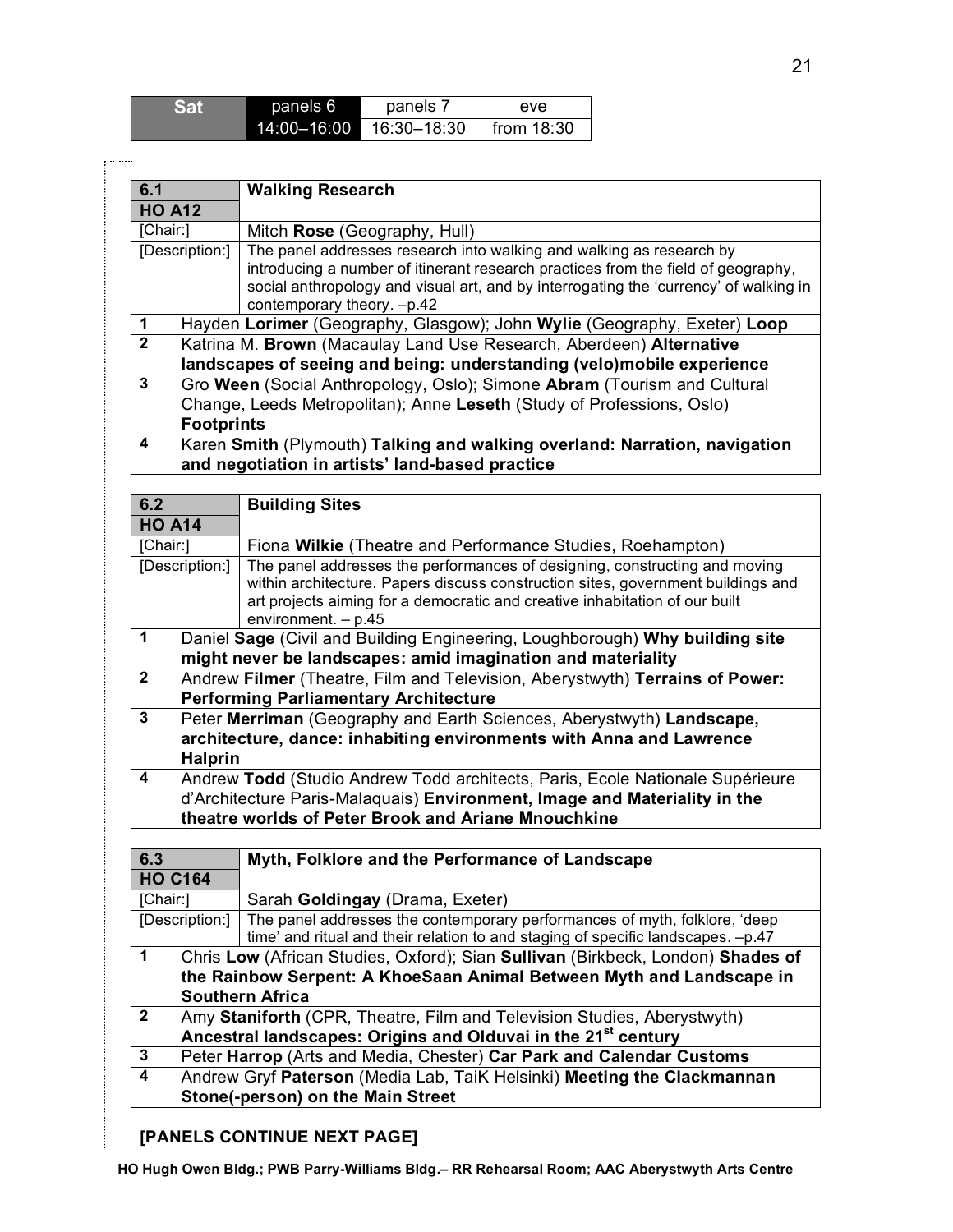| <b>Sat</b> | panels 6    | panels 7    | eve.         |
|------------|-------------|-------------|--------------|
|            | 14:00-16:00 | 16:30-18:30 | from $18:30$ |

#### **[CONT. PANEL SESSION 6 14:00–16:00]**

| 6.4            |                                                                                                                                                                                                                                                                                                                       | <b>Heritage Landscapes</b>                                                                                                                                                          |  |
|----------------|-----------------------------------------------------------------------------------------------------------------------------------------------------------------------------------------------------------------------------------------------------------------------------------------------------------------------|-------------------------------------------------------------------------------------------------------------------------------------------------------------------------------------|--|
|                | <b>HO C165</b>                                                                                                                                                                                                                                                                                                        |                                                                                                                                                                                     |  |
| [Chair:]       |                                                                                                                                                                                                                                                                                                                       | Jo Robinson (English Studies, Nottingham)                                                                                                                                           |  |
| [Description:] |                                                                                                                                                                                                                                                                                                                       | The panel addresses the role of performance in the interpretation of heritage sites<br>in reference to museums, castles and stately homes in the US, England and Italy.<br>$- p.49$ |  |
| $\mathbf 1$    |                                                                                                                                                                                                                                                                                                                       | Gareth Hoskins (Geography and Earth Sciences, Aberystwyth) On arrival:<br>performing landscapes of memory and migration                                                             |  |
| $\overline{2}$ | Polly Williams (Performance and Cultural Industries, Leeds) Underground<br>Landscapes: Performance and the Underground Tour at the National Coal<br><b>Mining Museum for England</b>                                                                                                                                  |                                                                                                                                                                                     |  |
| 3              | Claudia Robliglio; Raffaela Gabriella Rizzo (DESI, Verona); Luca Simone Rizzo<br>(TeleGeomatica, Trieste; Verona); Andrea Scipioni (A.Gi.Mus, Verona); Monica<br>Zaru (Musica e Incanto, Milano) Living Landscapes: Musical performances and<br>heritage sites in the North-East of Italy - A territorial perspective |                                                                                                                                                                                     |  |
| 4              | Sarah Cole; Anne Eggebert (University of the Arts London) Folly: Contemporary<br>formations of the historic leisure landscape                                                                                                                                                                                         |                                                                                                                                                                                     |  |
|                |                                                                                                                                                                                                                                                                                                                       |                                                                                                                                                                                     |  |
|                | 14:00-16:00<br><b>PWB Foyer</b>                                                                                                                                                                                                                                                                                       | <b>Welcome ToAberystwyth</b>                                                                                                                                                        |  |
| [Event:]       |                                                                                                                                                                                                                                                                                                                       | Performance Walk                                                                                                                                                                    |  |
|                | A guided walk with a difference; gathering local hearsay, intelligence, memories<br>[Description:]<br>and stories in order to re-present the town through its vernacular history. -p.70                                                                                                                               |                                                                                                                                                                                     |  |

and stories in order to re-present the town through its vernacular history. –p.70 [Presenter:] Mark **Hunter** (Performing Arts Development, East London) [Meeting:] Penbryn Reception, Ground Floor

. . . . . . .

| 16:00-16:30 | Coffee |
|-------------|--------|
| Penbryn     |        |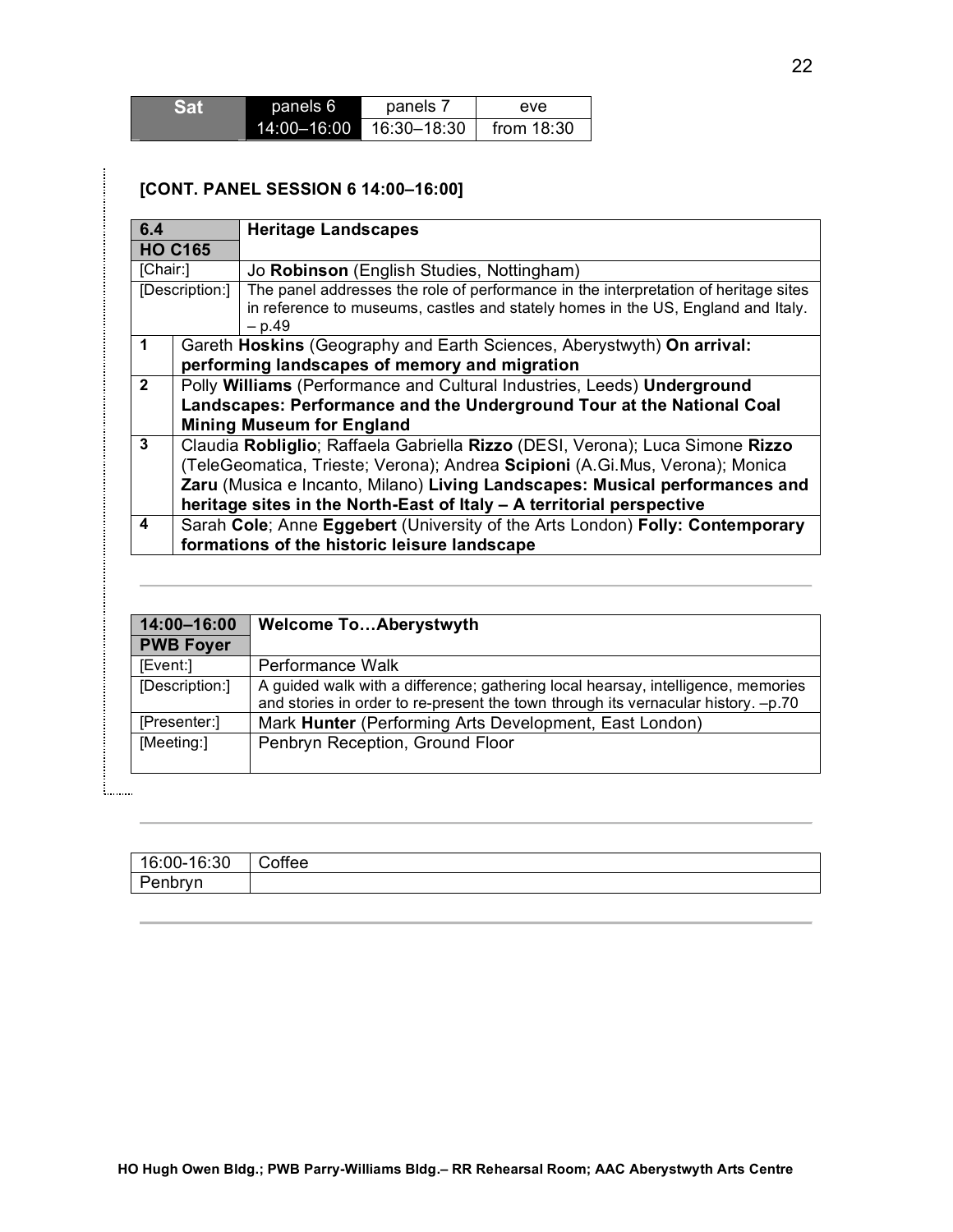| <b>Sat</b> | panels 6    | panels 7        | eve          |
|------------|-------------|-----------------|--------------|
|            | 14:00-16:00 | $16:30 - 18:30$ | from $18:30$ |

ستستر

| 7.1                  |                                                                                                                                                                                                                                                                      | <b>Connecting Spaces</b>                                                    |  |
|----------------------|----------------------------------------------------------------------------------------------------------------------------------------------------------------------------------------------------------------------------------------------------------------------|-----------------------------------------------------------------------------|--|
| <b>HO A12</b>        |                                                                                                                                                                                                                                                                      |                                                                             |  |
|                      | [Chair:]<br>Peter Merriman (Geography and Earth Sciences, Aberystwyth)                                                                                                                                                                                               |                                                                             |  |
|                      | The panel addresses the creation of and interventions in connections between<br>[Description:]<br>places and spaces in reference to artistic engagements with train travel,<br>globalised urbanity, interactive technology and global satellite navigation. $- p.52$ |                                                                             |  |
| $\blacktriangleleft$ | Fiona Wilkie (Theatre and Performance Studies, Roehampton) Nothing is                                                                                                                                                                                                |                                                                             |  |
|                      | moving: train travel and performance                                                                                                                                                                                                                                 |                                                                             |  |
| $\overline{2}$       | Simone Hancox (Drama, Queen Mary) Globalised Localities: Francis Alys in                                                                                                                                                                                             |                                                                             |  |
|                      | <b>Mexico City</b>                                                                                                                                                                                                                                                   |                                                                             |  |
| 3                    |                                                                                                                                                                                                                                                                      | Emma Cocker (Fine Art, Nottingham Trent) Beating the 'Invisible' Boundary - |  |
|                      | Navigating the space in-between                                                                                                                                                                                                                                      |                                                                             |  |
| 4                    | Sophia New (Berlin) (with Daniel Belasco Rogers; plan b) You, me and                                                                                                                                                                                                 |                                                                             |  |
|                      |                                                                                                                                                                                                                                                                      | everywhere we go                                                            |  |

| 7.2            |                                                                                                                                                                                        | <b>Performing Ecology</b>                                                                                                                                                             |  |
|----------------|----------------------------------------------------------------------------------------------------------------------------------------------------------------------------------------|---------------------------------------------------------------------------------------------------------------------------------------------------------------------------------------|--|
| <b>HO A14</b>  |                                                                                                                                                                                        |                                                                                                                                                                                       |  |
| [Chair:]       |                                                                                                                                                                                        | Baz Kershaw (Theatre Studies, Warwick)                                                                                                                                                |  |
| [Description:] |                                                                                                                                                                                        | The panel addresses the relationship of performance to ecological concerns with<br>reference to waste, toxicity, ecological disaster scenarios and environmental<br>protest. $- p.54$ |  |
| $\mathbf 1$    | David Williams (Theatre, Falmouth/Dartington) Underworld, underground,<br>underhistory: Ecomafia landscapes                                                                            |                                                                                                                                                                                       |  |
| $\overline{2}$ | Stephen Bottoms (Theatre, Leeds) "Almost too Interesting": Performing the<br>American Landscape from Illinois to Arizona                                                               |                                                                                                                                                                                       |  |
| 3              |                                                                                                                                                                                        | Lis Hughes Jones (Cardiff); Charmian Savill (Theatre, Film and Television,<br>Aberystwyth) Tir Afalau: Planting, Grafting and Performance                                             |  |
| 4              | Helen Bralesford (American and Canadian Studies, Nottingham) Dam(n)<br><b>Environmentalists - Protest, Performance and Landscape in Earth First!'s</b><br><b>Environmental Actions</b> |                                                                                                                                                                                       |  |

| 7.3            |                                                                             | <b>Terrains Vagues - Savage Landscapes</b>                                                                                                                                                                                       |  |
|----------------|-----------------------------------------------------------------------------|----------------------------------------------------------------------------------------------------------------------------------------------------------------------------------------------------------------------------------|--|
| <b>HO C164</b> |                                                                             |                                                                                                                                                                                                                                  |  |
| [Chair:]       |                                                                             | Jane Rendell (Bartlett, London)                                                                                                                                                                                                  |  |
| [Description:] |                                                                             | The panel addresses marginal sites and liminal landscapes commonly associated<br>with dereliction, abandonment, suppression or contestation and explores their<br>potential as sites for memory, creativity and sociality. -p.57 |  |
| 1              |                                                                             | Joanne Lee (Fine Art, Nottingham Trent) On terrains vagues and what might be                                                                                                                                                     |  |
|                | gleaned from the city                                                       |                                                                                                                                                                                                                                  |  |
| $\mathbf{2}$   | Clare Qualmann (Art, London Metropolitan University) Things that have gone: |                                                                                                                                                                                                                                  |  |
|                | the disappearing terrain vagues of the near East End                        |                                                                                                                                                                                                                                  |  |
| 3              |                                                                             | Simon Murray (Theatre, Glasgow) From Bala to Shanghai, Southwold to                                                                                                                                                              |  |
|                | Shepperton: wandering and returning to savage landscapes with W.G.Sebald    |                                                                                                                                                                                                                                  |  |
|                | and J.G. Ballard                                                            |                                                                                                                                                                                                                                  |  |
| 4              | Steve Hanson (Hereford College of Arts) border countries, permeable         |                                                                                                                                                                                                                                  |  |
|                |                                                                             | landscapes, malleable icons                                                                                                                                                                                                      |  |

## **[PANELS CONTINUE NEXT PAGE]**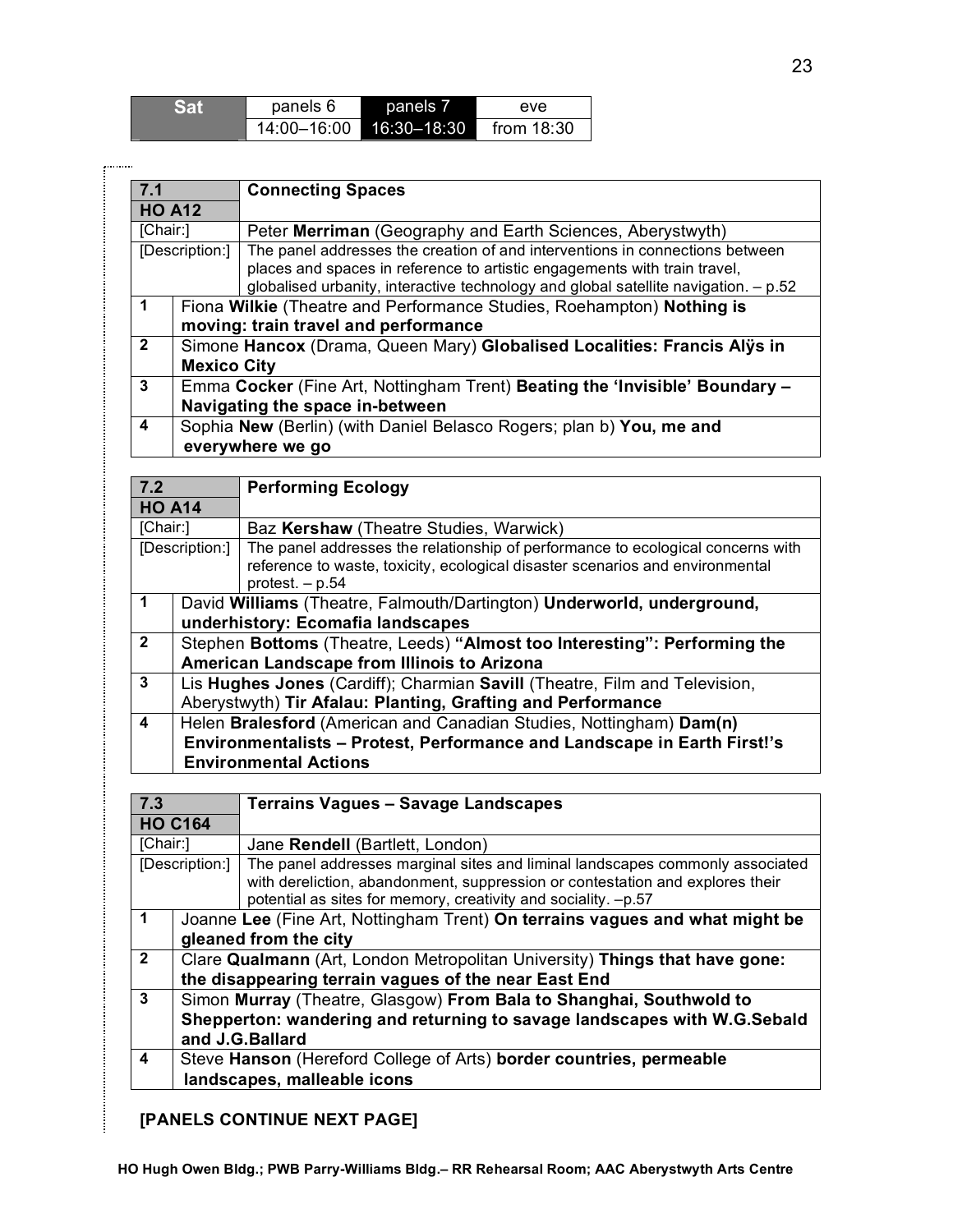| <b>Sat</b> | panels 6    | panels 7        | eve          |
|------------|-------------|-----------------|--------------|
|            | 14:00-16:00 | $16:30 - 18:30$ | from $18:30$ |

### **[CONT. PANEL SESSION 7 16:30–18:30]**

1. . . . . . . .

| 7.4            | <b>Filmic Landscapes</b>                                                    |                                                                            |  |
|----------------|-----------------------------------------------------------------------------|----------------------------------------------------------------------------|--|
|                | <b>HO C165</b>                                                              |                                                                            |  |
| [Chair:]       |                                                                             | Carl Lavery (Theatre, Film, Television, Aberystwyth)                       |  |
|                | [Description:]                                                              | The panel addresses the relationship between filmic space and landscape in |  |
|                |                                                                             | reference to cinematic interrogations of liminality, movement and          |  |
|                |                                                                             | phenomenological experience. -p.59                                         |  |
|                | Paul Newland (Theatre, Film, Television, Aberystwyth) Ohm Sweet Ohm: moving |                                                                            |  |
|                | through liminal landscape(s) in Radio On (Chris Petit, 1979)                |                                                                            |  |
| $\overline{2}$ |                                                                             | Patrick Primavesi (Theatre, Leipzig) Experimental Moves: Landscape and     |  |
|                | <b>Strollology</b>                                                          |                                                                            |  |
| 3              | Bren Unwin (Hertfordshire) Phenomenology and Landscape Experience: a        |                                                                            |  |
|                |                                                                             | critical appraisal for contemporary art practice                           |  |

| 17:30-18:30       | <b>Further Afield</b>                                                |
|-------------------|----------------------------------------------------------------------|
| <i>itinerant</i>  |                                                                      |
| [Event:]          | Simultaneous Performance Walk (anticipated duration 60 – 90 min)     |
| [Description:]    | [see Fri 17:30] - p.67                                               |
| [Presenters:]     | Sorrel Muggridge (UK) and Laura Nanni (Canada)                       |
| [Practicalities:] | Delegates are asked to pre-register by emailing landscape@aber.ac.uk |
|                   | or by signing up at registration. Repeated at 19:30 and 21:30        |
| [Meeting:]        | Penbryn Reception (Ground floor)                                     |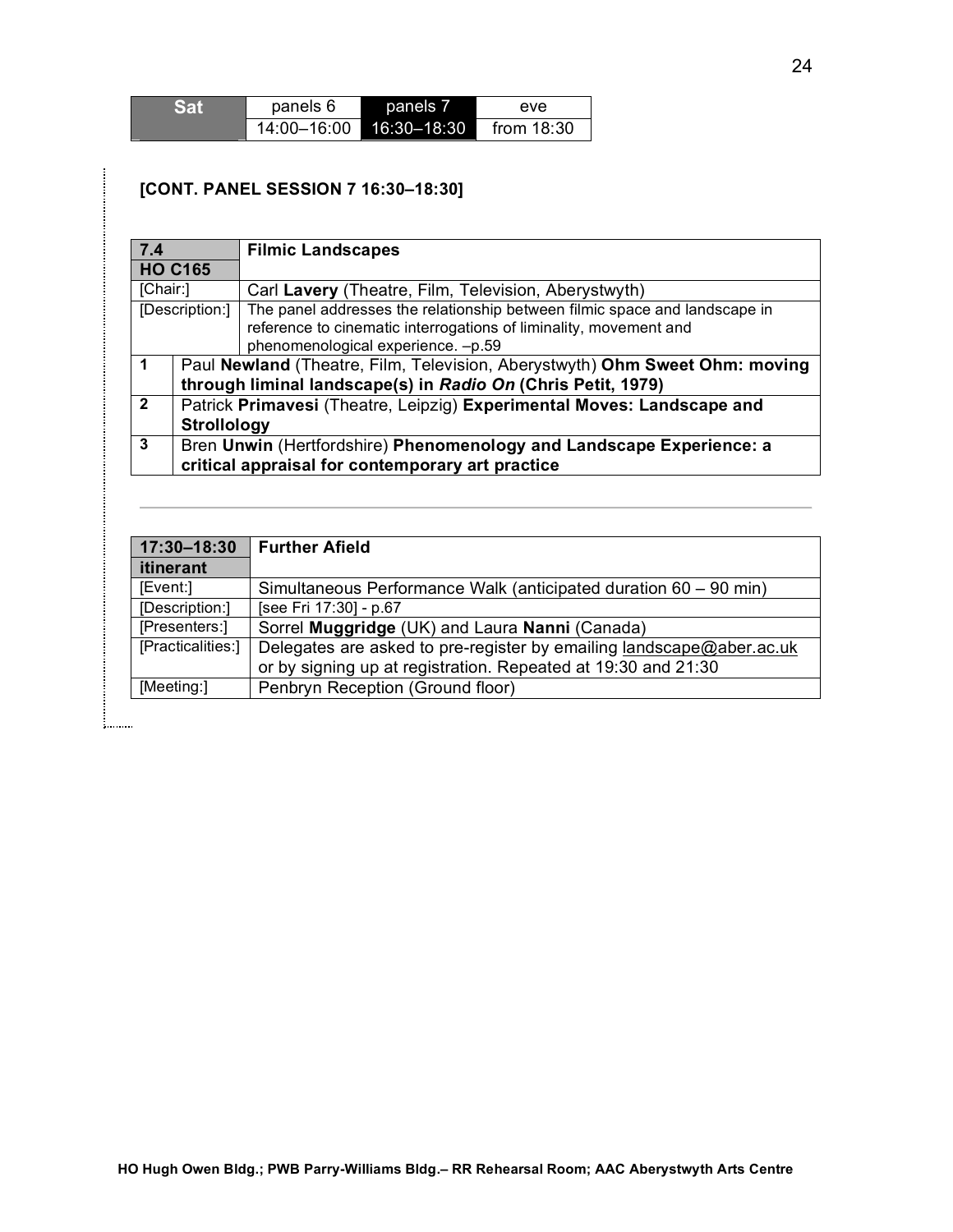| Sat | panels 6    | panels 7    | eve          |
|-----|-------------|-------------|--------------|
|     | 14:00-16:00 | 16:30–18:30 | from $18:30$ |

| 18:30-19:00<br>In front of<br><b>PWB</b> | Dancing in/to 'All Languages': Living Landscapes & Moving<br><b>Topographies</b>                               |  |
|------------------------------------------|----------------------------------------------------------------------------------------------------------------|--|
| [Event:]                                 | Simultaneous Performance for all Conference Delegates!                                                         |  |
| [Description:]                           | Simultaneous performance with the Topographies: Sites, Bodies, Technologies<br>Conference, Stanford University |  |
| [Presenters:]                            | Louise Ritchie, Sabine Soergel (Theatre, Film, Television,<br>Aberystywth)                                     |  |

| 19:30 cont.       | <b>Conference Dinner</b>                                       |
|-------------------|----------------------------------------------------------------|
| <b>AAC</b>        |                                                                |
| <b>Great Hall</b> |                                                                |
| [Description:]    | Tickets (£25) can be bought at the registration and info desks |
| [Presenters:]     | Julie Murphy and Ceri Rhys Matthews (Fernhill)                 |

| 19:30-20:30       | <b>Further Afield</b>                                                                                                       |
|-------------------|-----------------------------------------------------------------------------------------------------------------------------|
| itinerant         |                                                                                                                             |
| [Event:]          | Simultaneous Performance Walk (anticipated duration 60 – 90 min)                                                            |
| [Description:]    | [see Fri 17:30] - p.67                                                                                                      |
| [Presenters:]     | Sorrel Muggridge (UK) and Laura Nanni (Canada)                                                                              |
| [Practicalities:] | Delegates are asked to pre-register by emailing landscape@aber.ac.uk<br>or by signing up at registration. Repeated at 21:30 |
| [Meeting:]        | Penbryn Reception (Ground floor)                                                                                            |

. . . . . . . . . . . . . . . . .

5. . . . . . . . .

5. . . . . . . . .

. . . . . . . . . .

| 21:30-22:30       | <b>Further Afield</b>                                                                                     |
|-------------------|-----------------------------------------------------------------------------------------------------------|
| <b>itinerant</b>  |                                                                                                           |
| [Event:]          | Simultaneous Performance Walk (anticipated duration 60 – 90 min)                                          |
| [Description:]    | [see Fri 17:30] - p.67                                                                                    |
| [Presenters:]     | Sorrel Muggridge (UK) and Laura Nanni (Canada)                                                            |
| [Practicalities:] | Delegates are asked to pre-register by emailing landscape@aber.ac.uk<br>or by signing up at registration. |
| [Meeting:]        | Penbryn Reception (Ground floor)                                                                          |

**22:00-23:30 Showroom Short Cuts AAC Studio** [Description:] During the day, members of **Showroom** will develop an index of the conference that will provide a stimulus for daily wrap-ups in an informal setting. –p.81 [Presenters:] Richard **Allen**, Kasia **Coleman**, Gareth Llŷr **Evans**, Daniel **Ladnar**, Esther **Pilkington**, Louise **Ritchie** (Theatre, Film, TV, Aberystwyth)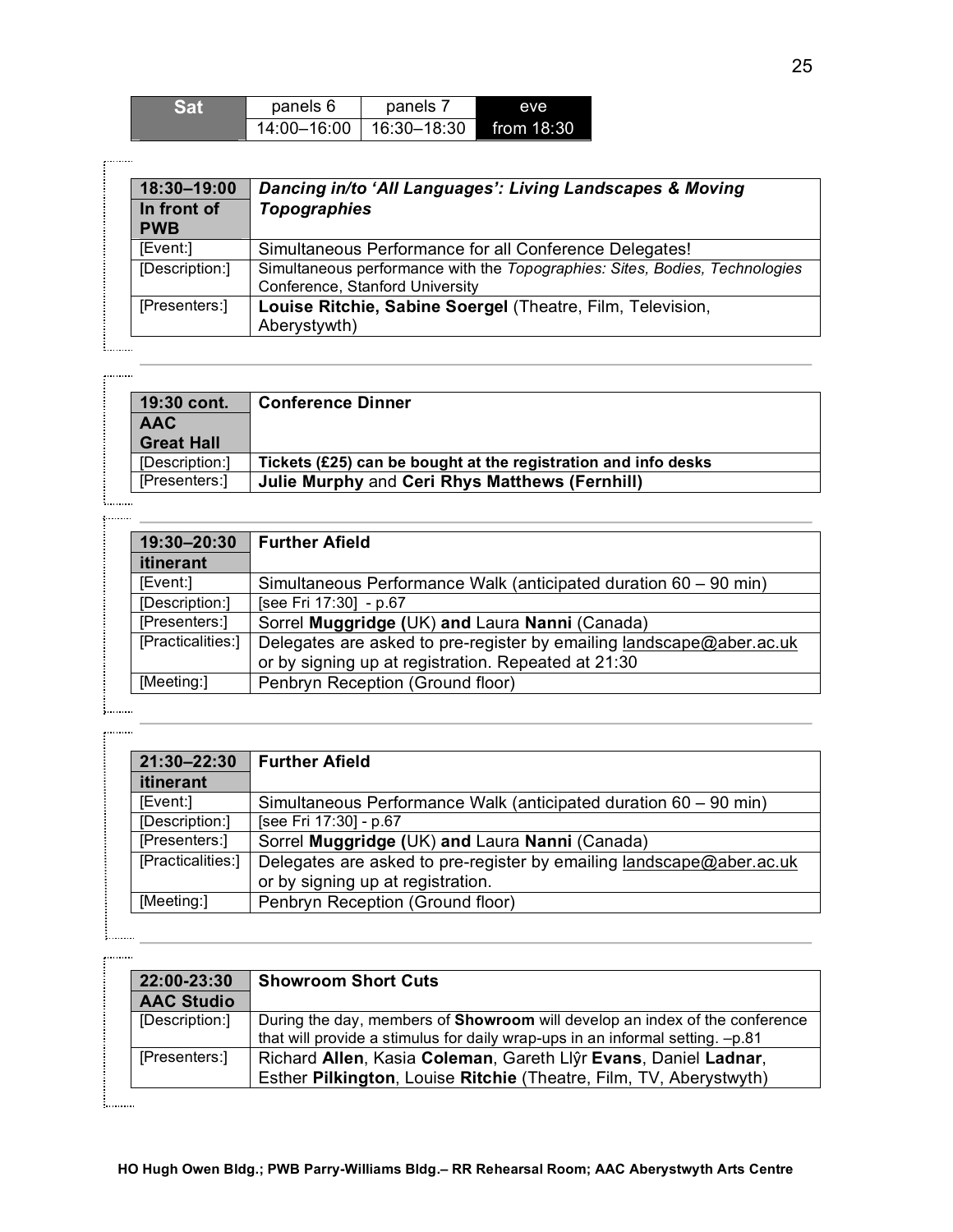| Sun | early am      | open all day | events         | project         | plenary         |
|-----|---------------|--------------|----------------|-----------------|-----------------|
|     | $8:00 - 9:00$ | $9:00$ cont. | $9:00 - 10:00$ | $10:00 - 11:00$ | $11:30 - 13:00$ |

| from $8:30$ | Registration |
|-------------|--------------|
| Penbryn     |              |

**Delegates checking out on Sunday morning can leave their luggage [at their own risk] in a locked room on the Granwood Corridor Suite, Penbryn Hall, First Floor near the registration desk. Please ask the registration or info desk for the key.**

| $8:00 - 9:00$  | Enter, Inhabit, Leave                                                                                                                                        |
|----------------|--------------------------------------------------------------------------------------------------------------------------------------------------------------|
| <b>Foundry</b> |                                                                                                                                                              |
| [Event:]       | Performance                                                                                                                                                  |
| [Description:] | Through scored durational improvisation, photographic images and writings<br>Enter, inhabit, leave explores presence in a site of flow and transition. -p.65 |
| [Presenters:]  | Natalie Garrett Brown, Christian Kipp, Niki Pollard & Amy Voris<br>(Dance, Coventry)                                                                         |

| Sun | early am      | open all day              | events         | project        | plenary         |
|-----|---------------|---------------------------|----------------|----------------|-----------------|
|     | $8:00 - 9:00$ | $\blacksquare$ 9:00 cont. | $9:00 - 10:00$ | $-10:00-11:00$ | $11.30 - 13.00$ |

| $9:00 - 19:30$ | <b>Installations, Exhibitions and Filmworks</b> |
|----------------|-------------------------------------------------|
|                | [Description:]   For listings see page 14–15.   |

 $r^{1}$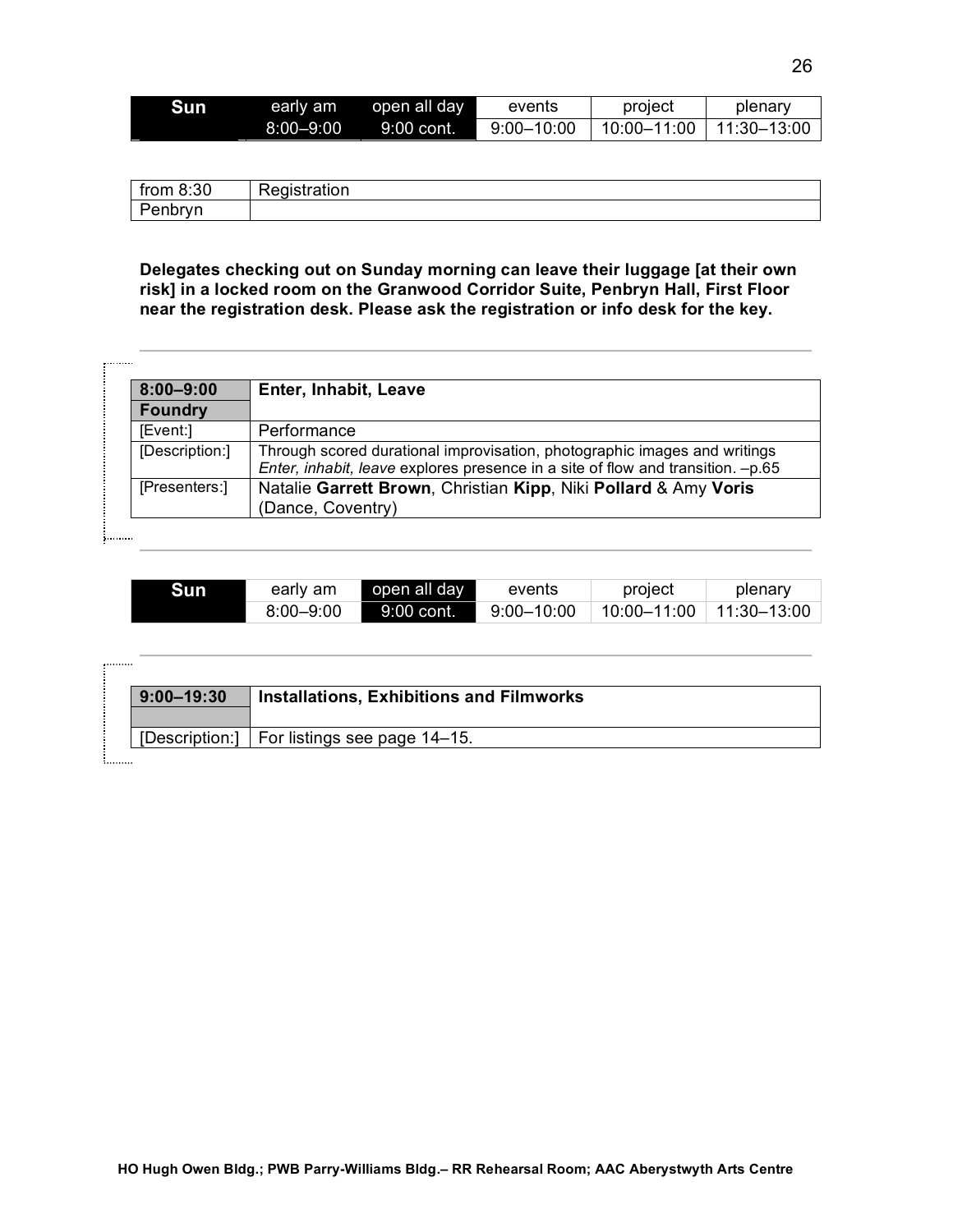| Sun | early am      | open all day | events         | project         | plenarv         |
|-----|---------------|--------------|----------------|-----------------|-----------------|
|     | $8:00 - 9:00$ | 9:00 cont.   | $9:00 - 10:00$ | $10:00 - 11:00$ | $11.30 - 13.00$ |

| $9:00 - 10:00$    | Approaches to Creating Performances in the Landscape                                                                                                                                                                                                                                              |
|-------------------|---------------------------------------------------------------------------------------------------------------------------------------------------------------------------------------------------------------------------------------------------------------------------------------------------|
| <b>HO A12</b>     | In three parts: work session - discussion - presentation                                                                                                                                                                                                                                          |
| [Event:]          | Presentation                                                                                                                                                                                                                                                                                      |
| [Description:]    | A presentation based on two work sessions offered during the conference that<br>were designed to allow practitioners to share methodologies for creating work in<br>response to a landscape, moving from embodied practice, to analysis and<br>discussion, and then to public presentation. -p.64 |
| [Convenor:]       | Marilyn Arsem (School of the Museum of Fine Arts, Boston)                                                                                                                                                                                                                                         |
| [Practicalities:] | All welcome.                                                                                                                                                                                                                                                                                      |

| $9:00 - 10:00$ | <b>Artists' Roundtable</b>                                               |
|----------------|--------------------------------------------------------------------------|
| <b>HO A14</b>  |                                                                          |
| [Description:] | An opportunity to discuss performance and installation work presented at |
|                | the conference.                                                          |
| [Convenor:]    | Heike Roms (Theatre, Film and Television Studies, Aberystwyth)           |
| [Presenters:]  | Richard O'Sullivan, Lee Hassall, Sorrel Muggridge, Jane Bailey, Mark     |
|                | Hunter and others.                                                       |

| $9:00 - 10:00$ | <b>PINGS (Water Table)</b>                                                                                                                                                                                                                                                                                                                                                                 |
|----------------|--------------------------------------------------------------------------------------------------------------------------------------------------------------------------------------------------------------------------------------------------------------------------------------------------------------------------------------------------------------------------------------------|
| <b>PWB RR1</b> |                                                                                                                                                                                                                                                                                                                                                                                            |
| [Event:]       | Performance                                                                                                                                                                                                                                                                                                                                                                                |
| [Description:] | Over the last year PINGS has emerged from the geographical distance between<br>two friends and collaborators, working directly from their remote locales Simon<br>Whitehead and Barnaby Oliver explore the physical space between them<br>through rivers, air and the internet.<br>For Living Landscapes the artists share synchronous actions between<br>Aberystwyth and Melbourne. -p.71 |
| [Presenters:]  | Simon Whitehead (Wales) and Barnaby Oliver (Australia)                                                                                                                                                                                                                                                                                                                                     |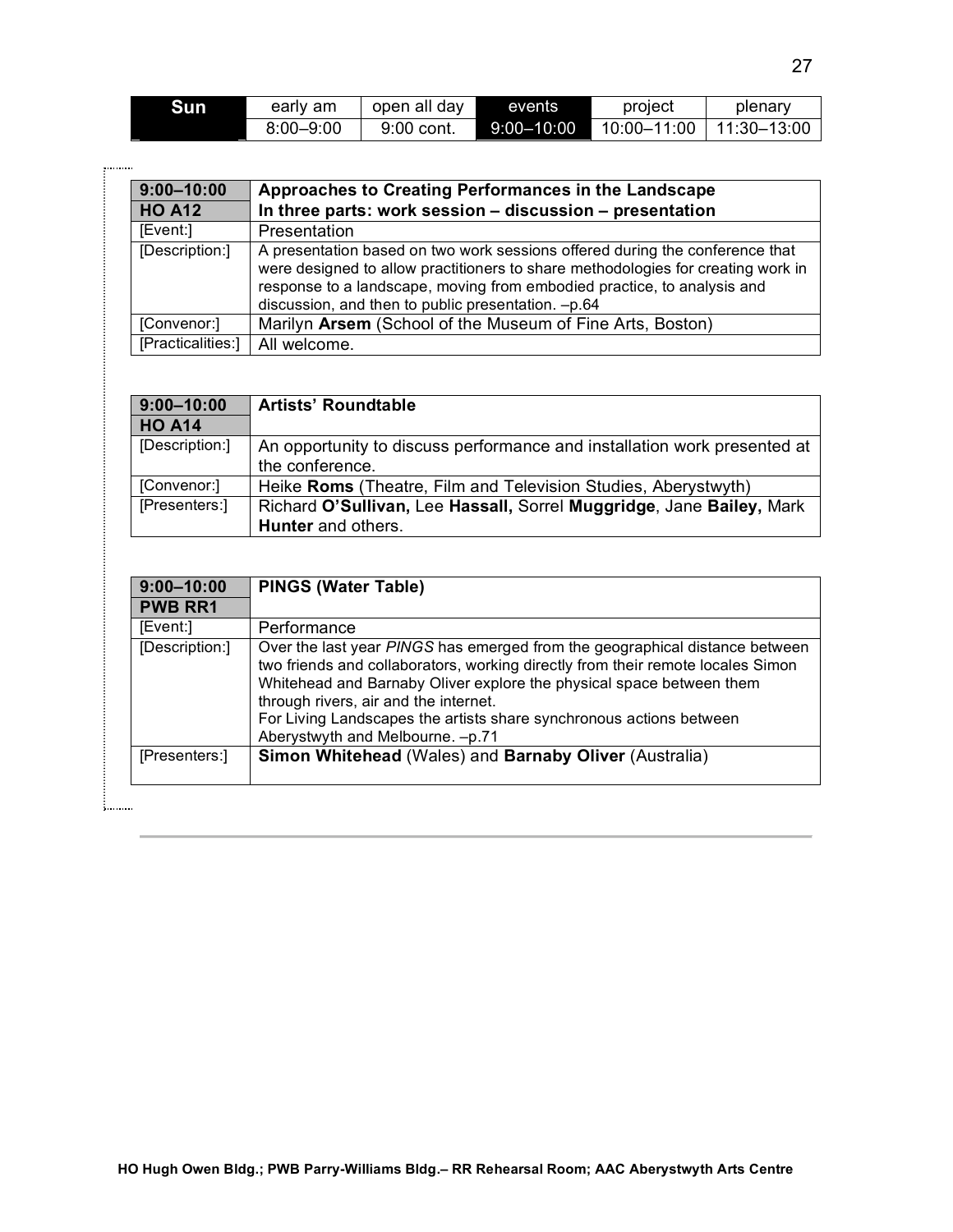| Sun | early am      | open all day | events         | project     | plenary     |
|-----|---------------|--------------|----------------|-------------|-------------|
|     | $8:00 - 9:00$ | ⊦9:00 cont.  | $9:00 - 10:00$ | 10:00–11:00 | 11:30–13:00 |

### **The final day of the conference is designed as a working day to work towards imagining futures and setting agendas for research and practice in the field of landscape and environment.**

**Participation by all conference delegates is strongly desired.**

 $\cdots$ 

. . . . . . . .

**U.L.L.** 

| 10:00-11:00    | <b>Project Design: The Square Mile</b>                                                                                                                           |
|----------------|------------------------------------------------------------------------------------------------------------------------------------------------------------------|
| <b>HO A12</b>  |                                                                                                                                                                  |
| <b>HO A14</b>  |                                                                                                                                                                  |
| <b>HO C164</b> |                                                                                                                                                                  |
| <b>HO C165</b> |                                                                                                                                                                  |
| <b>HO C48</b>  |                                                                                                                                                                  |
| <b>HO D59</b>  |                                                                                                                                                                  |
| [Description:] | A short collaborative and creative group project for all conference<br>participants to design a research project combining scholarly and artistic<br>approaches. |
| [Convenor:]    | Mike Pearson (Theatre, Film and Television Studies, Aberystwyth<br>University)                                                                                   |

| 11:00-11:30 | Coffee |
|-------------|--------|
| Penbryn     |        |

| 11:30-13:00     | On Sustainability: Keeping up the Momentum                         |
|-----------------|--------------------------------------------------------------------|
| <b>HO A12</b>   |                                                                    |
| [Participants:] | Stephen Daniels (Nottingham University; AHRC Landscape and         |
|                 | Environment Programme Director) et al.                             |
| [Description:]  | An opportunity to consider key themes and issues emerging from the |
|                 | conference and to discuss possible future developments.            |

| 13:00   | <b>Departures</b>                                                        |
|---------|--------------------------------------------------------------------------|
| Penbryn | Bus shuttle will be available for those wishing to catch the 13:45 train |
|         | Bookshop will remain open until 14:00.                                   |
|         | Lunch will be available for purchase at TaMe Da.                         |